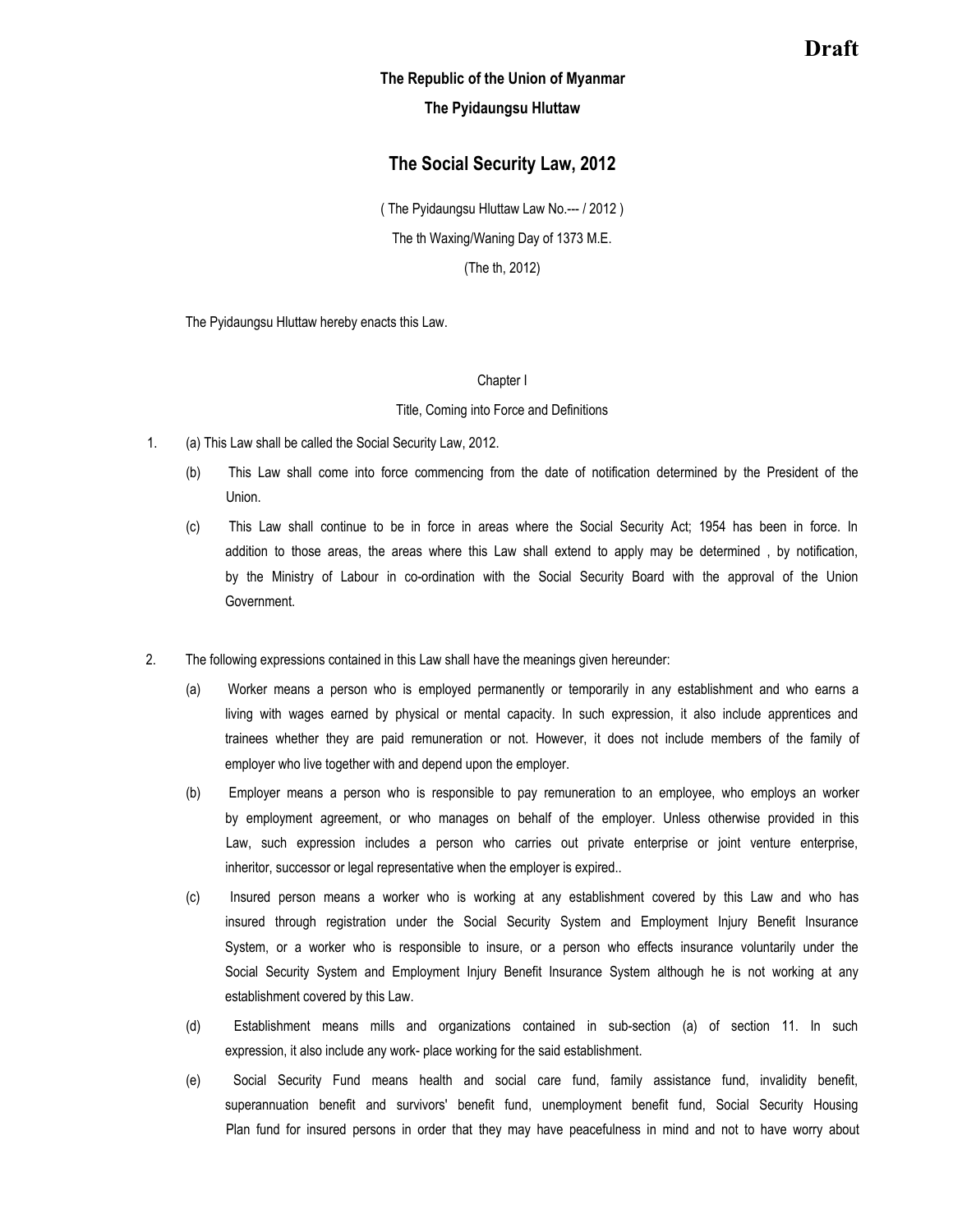the future, and other social security fund specified by the Ministry of Labour, in co-ordination with the Social Security Board with the approval of the Union Government.

- (f) Employment injury means an injury, death or occupational disease occurred to a worker in and out of workplace due to employment, or in relation to duty of the employment, or in carrying out other works for the benefit of the employer, or in travelling to or from the workplace. In such expression, it does not include injury obtained due to willfully failure to abide by the orders and directives, regulations, bye-laws relating to industrial safety, or discarding or not using prescribed safety devices, or drinking alcohol or using drug.
- (g) Invalidity means permanent incapacity for work arising out of injury or disease obtained for any other causes including sickness and maternity but not for employment accident.
- (h) Employment injury benefit fund means a fund established by the employer's contributions for his workers to enjoy employment injury benefit.
- (i) Social security and employment injury benefit means benefit paid under this Law to insured persons from Social Security Fund and Employment Injury Benefit Fund.
- (j) Wages means all remunerations entitled to be received by a worker for the work done by him and employed by the employer. In such expression, it includes the overtime-fee and other incomes which may be determined as income. However, it does not include the travelling allowance, pension, gratuity, annual bonus, and income specified as irrelevant to wage by the Ministry of Labour with the approval of the Union Government.
- (k) Medical certificate means medical examination certificate issued after medical examination is carried out to an insured person or a person to effect insurance for the matter of benefit contained in this Law, by a doctor appointed or recognized by the Social Security Board.
- (l) Dependent means wife or husband of a worker or children of 18 years of age and under of such worker or unmarried children of 21 years of age and under who pursue education for full-time, or parents of such worker.
- (m) Executive Committee means Executive Committee of the Social Security Board formed under this Law.
- (n) Ministry of Labour means the Ministry of Labour of the Union Government.

## **Chapter II**

## **Objectives**

- 3. The objectives of this Law are as follows:
	- (a) to support the development of the State's economy through the development of production by causing to enjoy more security in social life and health care by the workers who are major productive force of the State by the collective guaranty of the employer, worker and the State;
	- (b) to enjoy more security in social life and medical care by the public by effecting their insurance voluntarily;
	- (c) to raise public confidence upon the social security scheme by providing benefits which are commensurate with the realities;
	- (d) to have the right to draw back some of the contributions paid by the employers and the workers as savings, in accord with the stipulations;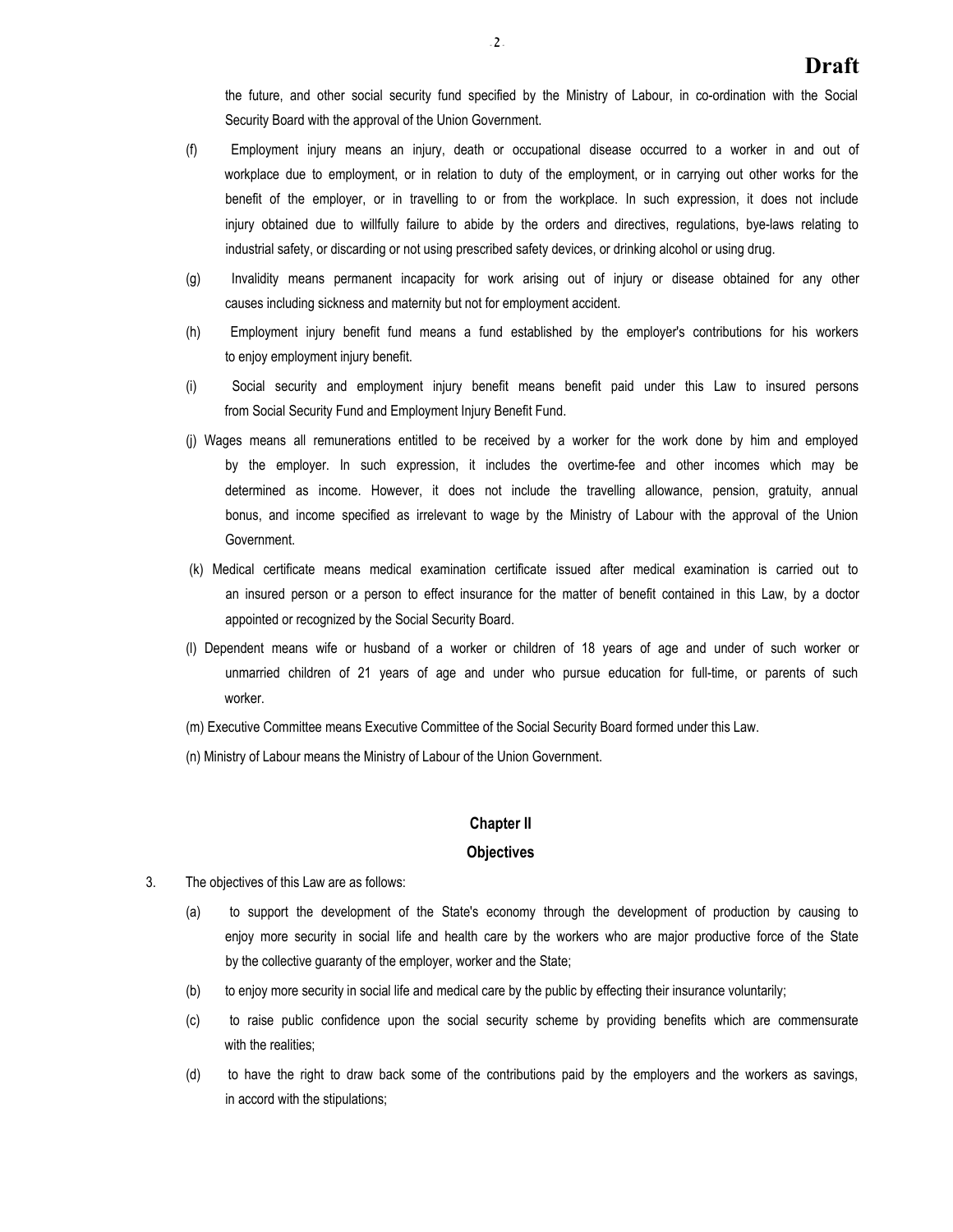(e) to obtain the right to continued medical treatment, family assistance benefit, invalidity benefit, superannuation benefit, survivors' benefit, unemployment benefit, the right to residency and ownership of housing after retirement in addition to health care and pecuniary benefit for sickness, maternity, death, employment injury of the workers.

#### Chapter III

#### Establishment of the Social Security Board and Functions Thereof

- 4. The Union Government:
	- (a) shall establish the national level Social Security Board comprising suitable persons from the Ministry of Labour and the relevant Union Ministries, Government departments, organizations, representatives of employers and workers, and experts;
	- (b) the Social Security Board formed under sub-section (a) may be reconstituted as may be necessary.
- 5. The functions of the Social Security Board are as follows:
	- (a) carrying out necessary management and supervision for enabling to implement the provisions contained in this Law;
	- (b) forming the Executive Committee with suitable persons in co-ordination with the relevant Government departments and organizations to carry out the functions assigned by the Social Security Board, and determining the functions of such committee;
	- (c) causing to carry out the work of Social Security Board by laying down research and development programmes and plans and causing to report the finding;
	- (d) forming the Medical Advisory Board in co-ordination with the Ministry of Health and specifying the functions thereof;
	- (e) arranging and carrying out the health promotion works, works of occupational health, and works to create healthy environment;
	- (f) advising and submitting to the Ministry of Labour in coordination with the Ministry of Health to issue the percentage of loss of capacity for work to be based upon in determining permanent disability benefit;
	- (g) advising and submitting to the Ministry of Labour in coordination with the Ministry of Health to issue the list of occupational diseases;
	- (h) specifying the ratio of vacancies to be reserved in minimum according to the type of establishment to appoint those who have lost capacity for work due to employment injury;
	- (i) assigning duties to the suitable department, organization or person if it is necessary to carry out any functions of the Social Security Board after coordinating with the relevant Union Ministry;
	- (j) guiding and supervising relating to the functions of the Social Security Head Office and various levels of regional Social Security Offices, or relating to the functions of hospitals and clinics owned by the Social Security Board or those entered into agreement with that Board;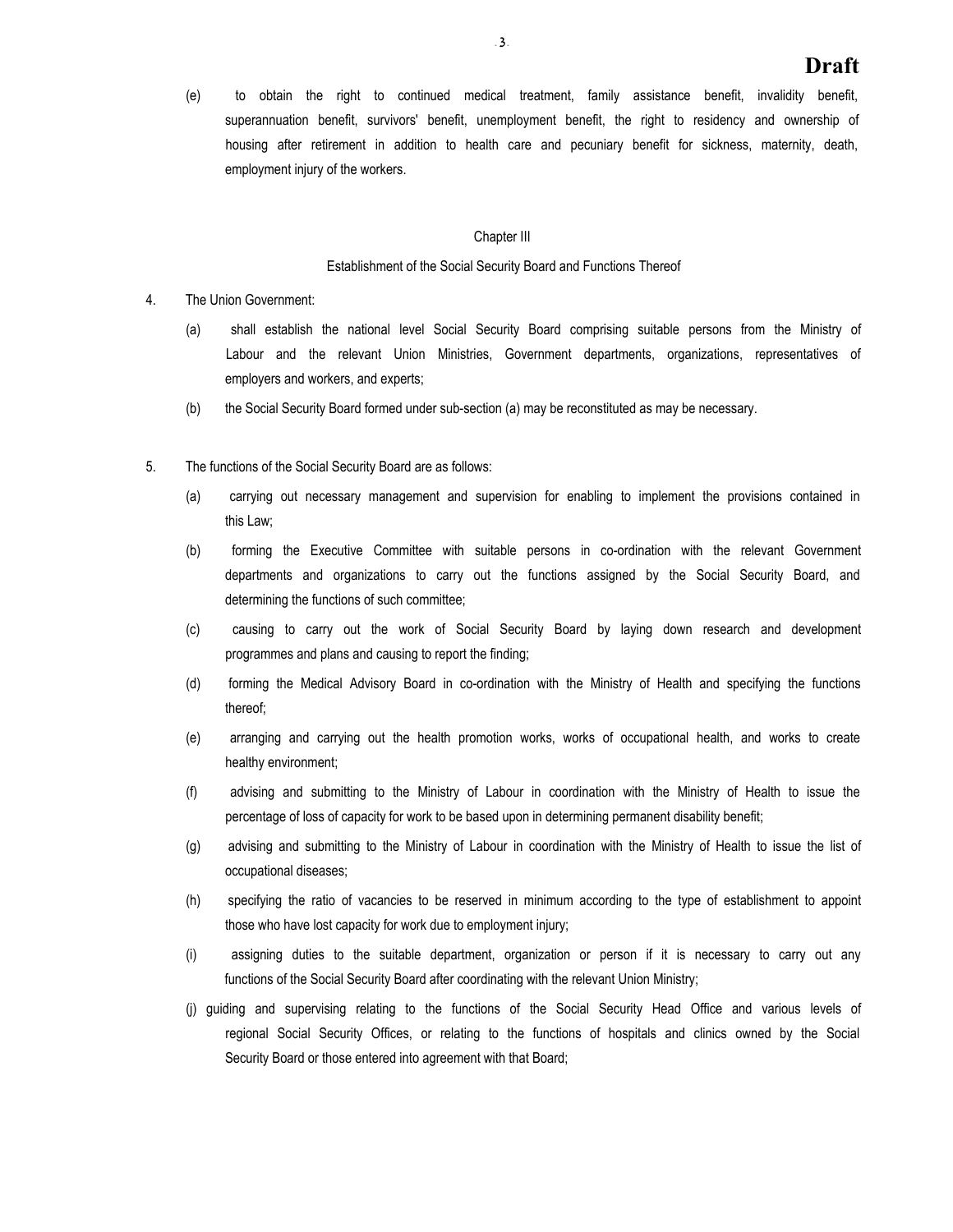- (k) establishing Social Security Housings by laying down plans at land plots allowed by the State, or at land plots bought with the Social Security Fund and the Employment Injury Benefit Fund with the permission of the Ministry of Labour;
- (l) granting permission to live, lease and live, use, own, buy, sell or transfer in any other means in accord with the stipulated terms and conditions and to borrow loan for purchasing that housing;
- (m) assigning duty to the relevant social security officer to take action against persons who obtained permission under sub-section (l) and violate the stipulated terms and conditions, and if it is necessary, to remove them from the Social Security Housing in accord with the stipulations;
- (n) communicating, coordinating and carrying out with the international organizations and regional organizations in order to give more effective social security and employment injury benefits;
- (o) submitting report on the performance of the work of the Social Security Board to the Union Government in accord with the stipulations;

(p) carrying out other functions and duties assigned by the Union Government and the Ministry of Labour.

- 6. The Social Security Board shall:
	- (a) devolve with the immovable property, movable property and funds owned by the Social Security Board established under the Social Security Act; 1954, social security matters, businesses being undertaken to raise the Social Security Fund, and the rights and liabilities of the Social Security Board;
	- (b) have the right to carry out under its own name and seal, the right to undertake in continuous succession, and the right to sue and be sued.

7. The allowances and remunerations for the members of the Social Security Board and of the Executive Committee who are not the members of civil service shall be incurred from the Social Security Fund and Employment Injury Benefit Fund for the days discharging duties of the Social Security Board under this Law.

## Chapter IV

Formation of Social Security Offices, Hospitals, Clinics and Appointing Staff

8. (a) The Ministry of Labour may establish the following social security offices, hospitals and clinics as may be

necessary and appoint and assign duty to necessary staff in conformity with the staff set-up sanctioned by the Union Government to carry out necessary responsibilities and office works of the Social Security Board in implementing the provisions contained in this Law in co-ordination with the Social Security Board:

- (i) Social Security Head Office;
- (ii) Regional and State Social Security Offices;
- (iii) Self- Administered Division Social Security Offices, Self- Administered Region Social Security Offices;
- (iv) District Social Security Offices;
- (v) Township Social Security Offices;
- (vi) Social Security Hospitals;
- (vii) Social Security Clinics.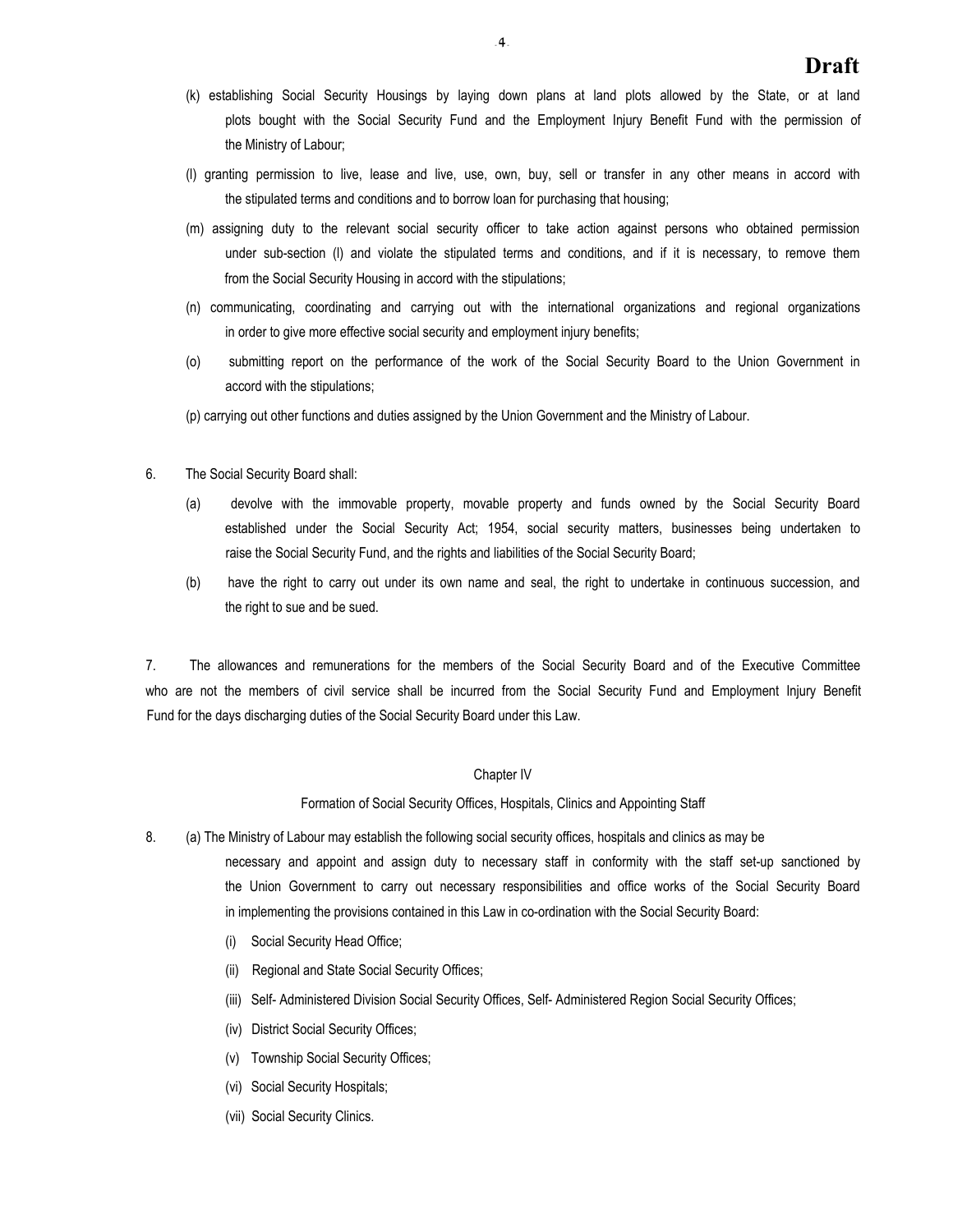- (b) The officials and staff appointed in the social security offices formed under sub-section (a) may enjoy salaries, allowances, honorariums or other benefits in conformity with laws, rules, regulations, by-laws, orders and directives relating to Government servants and shall abide by and comply with the Civil Service Regulations and duties.
- (c) The Social Security Board may allow to enjoy salaries, allowances and honorariums or other benefits from its fund instead of the benefits contained in sub-section (b) relating to the establishment of social security offices, hospitals and clinics and appointing necessary officials and staff contained in sub-section (a) based on the situation of its fund in order to enable to carry out duties and functions which are necessary in implementing the provisions contained in this Law and office duties of the Social Security Board.
- 9. (a) The Ministry of Labour, to enable providing health care and medical treatment under this Law,
	- (i) may carry out assigning duty jointly or assigning duty by transfer or appointing of doctors, dental and oral surgeons, nurses, midwives, and technicians who obtained medical practitioner licence or registration certificate issued by the Medical Council of the Republic of the Union of Myanmar, the Dental and Oral Medicine Council, and the Nurses and Midwives Council of the Republic of the Union of Myanmar, or practitioners of traditional medicine who obtained registration certificate issued by the Indigenous Medicine Council in coordination with the Ministry of Health;
	- (ii) if it is necessary, may appoint doctors, dental and oral surgeons, nurses, midwives, technicians and also practitioners of traditional medicine who obtained medical practitioner license or registration certificate issued by the respective council by hiring for a limited period or concluding agreement and determine the functions thereof.
	- (b) The persons who are appointed and assigned duty under sub-section (a) may, unless there is specific agreement, may enjoy salaries, allowances and honorariums, gratuities, pensions and other benefits in accord with laws, rules, regulations, by-laws, orders, and directives relating to civil servants, and shall abide by and comply with the Civil Service Regulations and by-laws.
- 10. The Director General of the Social Security Head Office:
	- (a) shall be responsible to perform necessary functions and duties in implementing the provisions contained in this Law and office duties relating to the Social Security Board;
	- (b) shall supervise the performance of the functions of the following social security offices, hospitals, and clinics in accord with the guidance of the Social Security Board;
		- (i) Social Security Head Office,
		- (ii) Regional and State Social Security Offices,
		- (iii) Self- Administered Division Social Security Offices, Self- Administered Region Social Security Offices,
		- (iv) District Social Security Offices,
		- (v) Township Social Security Offices,
		- (vi) Social Security Hospitals,
		- (vii) Social Security Clinics,
		- (viii) Hospitals and clinics which are concluded agreement with the Social Security Board.

 $5<sub>1</sub>$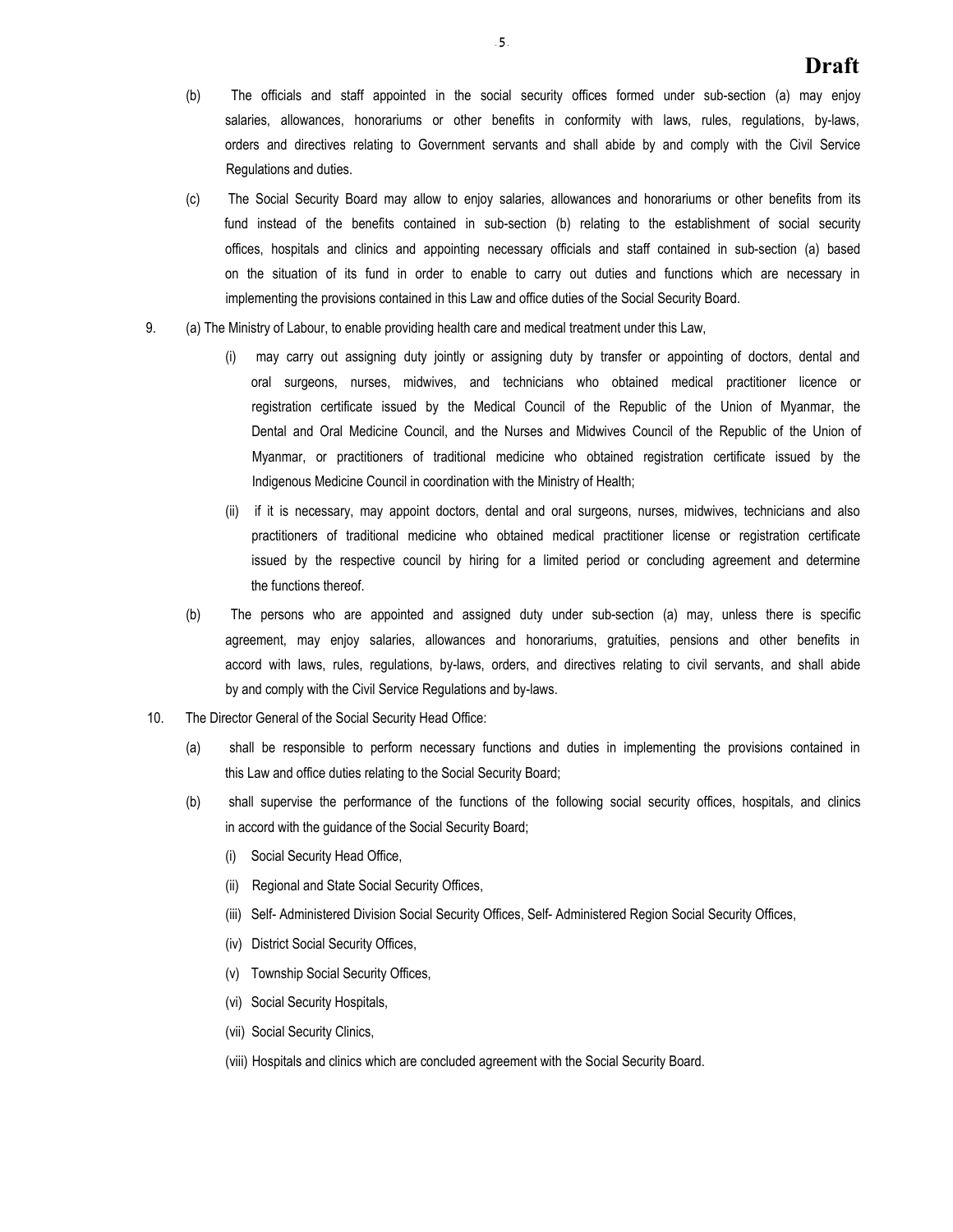#### Chapter V

## Social Security System and Benefits

The Establishments Applied

11. (a) The following establishments shall be applied with the provisions for compulsory registration for social security system and benefits contained in this Law if they employ minimum number of workers and above determined by the Ministry of Labour in co-ordination with the Social Security Board:

- (i) production industries doing business whether or not they utilize mechanical power or a certain kind of power, works of production, repairing or services, or engineering works, mills, warehouses, establishments;
- (ii) Government departments, Government organizations and regional administrative organizations doing business;
- (iii) development organizations;
- (iv) financial organizations,
- (v) companies, associations, organizations and their subordinate departments and branch offices doing business;
- (vi) shops, commercial establishments, public entertaining establishments;
- (vii) Government departments and Government organizations doing business or transport businesses owned by regional administrative body, and transport businesses carried out with the permission of such department, body or in joint venture with such department or body;
- (viii) construction works carried out for a period of one year and above under employment agreement;
- (ix) works carried out with foreign investment or citizen investment or joint ventured businesses;
- (x) works relating to mining and gemstone contained in any existing law;
- (xi) works relating to petroleum and natural gas contained in any existing law;
- (xii) ports and out-ports contained in any existing law;
- (xiii) works and organizations carried out with freight handling workers;
- (xiv) Ministry of Labour and its subordinate departments and organizations;
- (xv) establishments determined by the Ministry of Labour from time to time, in co-ordination with the Social Security Board and with the approval of the Union Government; that they shall be applied with the provisions of compulsory registration for Social Security System and benefits contained in this Law.
- (b) Any establishment which is applied with the provisions of compulsory registration under sub-section (a) shall continue to be applied by this Law even though any of the following situations occurs if it continues to carry out such work:
	- (i) carrying out work by employing under stipulated minimum number of workers but more than one worker;
	- (ii) changing the employer or changing the type of business.

## The Establishments and Workers Not Applied

12. (a) The following establishments shall not be applied with the provisions of compulsory registration for Social Security System and benefits contained in this Law: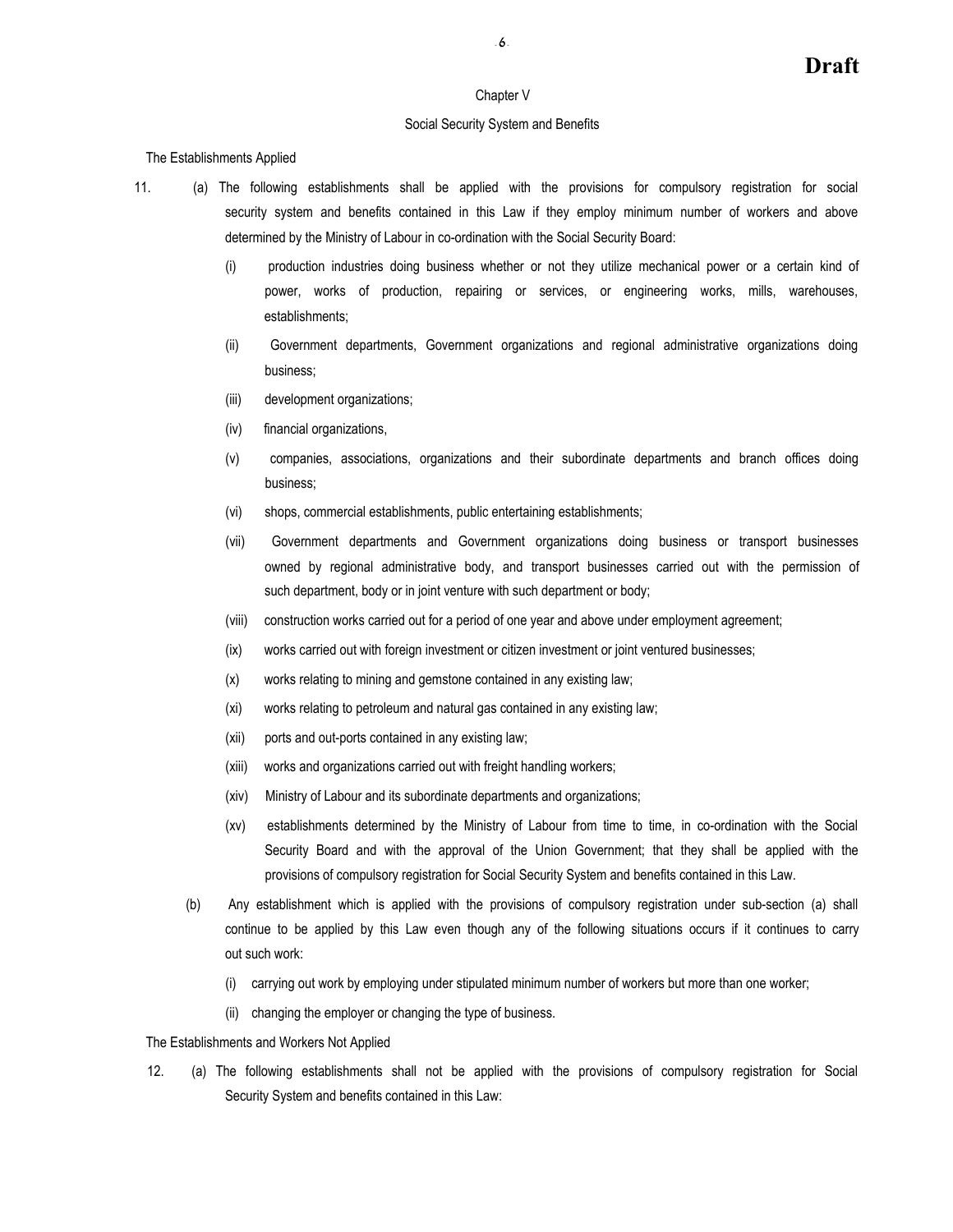- (i) Government departments, Government organizations or regional administrative bodies which do not carry out the business;
- (ii) international organizations, embassies or consulates of foreign governments;
- (iii) seasonal farming and fishery works;
- (iv) non-profit companies, associations or organizations;
- (v) establishments working only for a period less than three months;
- (vi) private establishments working only by the family members and without worker;
- (vii) domestic services not for business purpose;
- (viii) establishments exempted under section 99.
- (b) The following workers shall not be applied with the provisions of compulsory registration for Social Security System and benefits contained in this Law even though they may be working at any establishments:
	- (i) workers who have not attained the working age in accord with the existing law and workers who have completed the age entitled for superannuation pension under section 34;
	- (ii) street vendors and vendors using bicycle, push-cart etc.;
	- (iii) daily wages earners, part-time workers, piece-workers or outside workers employed from time to time;
	- (iv) other workers determined by the Ministry of Labour, in co-ordination with the Social Security Board, with the approval of the Union Government that they shall not be applied with the provisions of compulsory registration for Social Security System and benefits contained in this Law.

(c) If the workers from establishments which are not applied with the provisions of compulsory registration for Social Security System and benefits voluntarily register, made contribution and effect insurance, they shall be entitled to the social security benefits contained in this Law.

## Social Security System

13. The Social Security Board shall manage and keep the following social security systems in accord with the stipulations that insured persons may enjoy social security benefits:

- (a) Health and Social Care Insurance System:
	- i) medical care and cash benefits for sickness;
	- ii) medical care and cash benefits for maternity and confinement;
	- iii) continued medical care for insured persons after retirement;
	- iv) funeral benefit for death due to any cause.
- (b) Family Assistance Insurance System:
	- i) education allowance benefit for the children of insured persons who earn below the specified amount of income;
	- ii) health care and aid benefit in time of natural disaster;
	- iii) suitable benefit for dependent family members.
- (c) Invalidity Benefit, Superannuation Pension Benefit and Survivors' Benefit Insurance System:
	- i) invalidity benefit;
	- ii) superannuation pension benefit;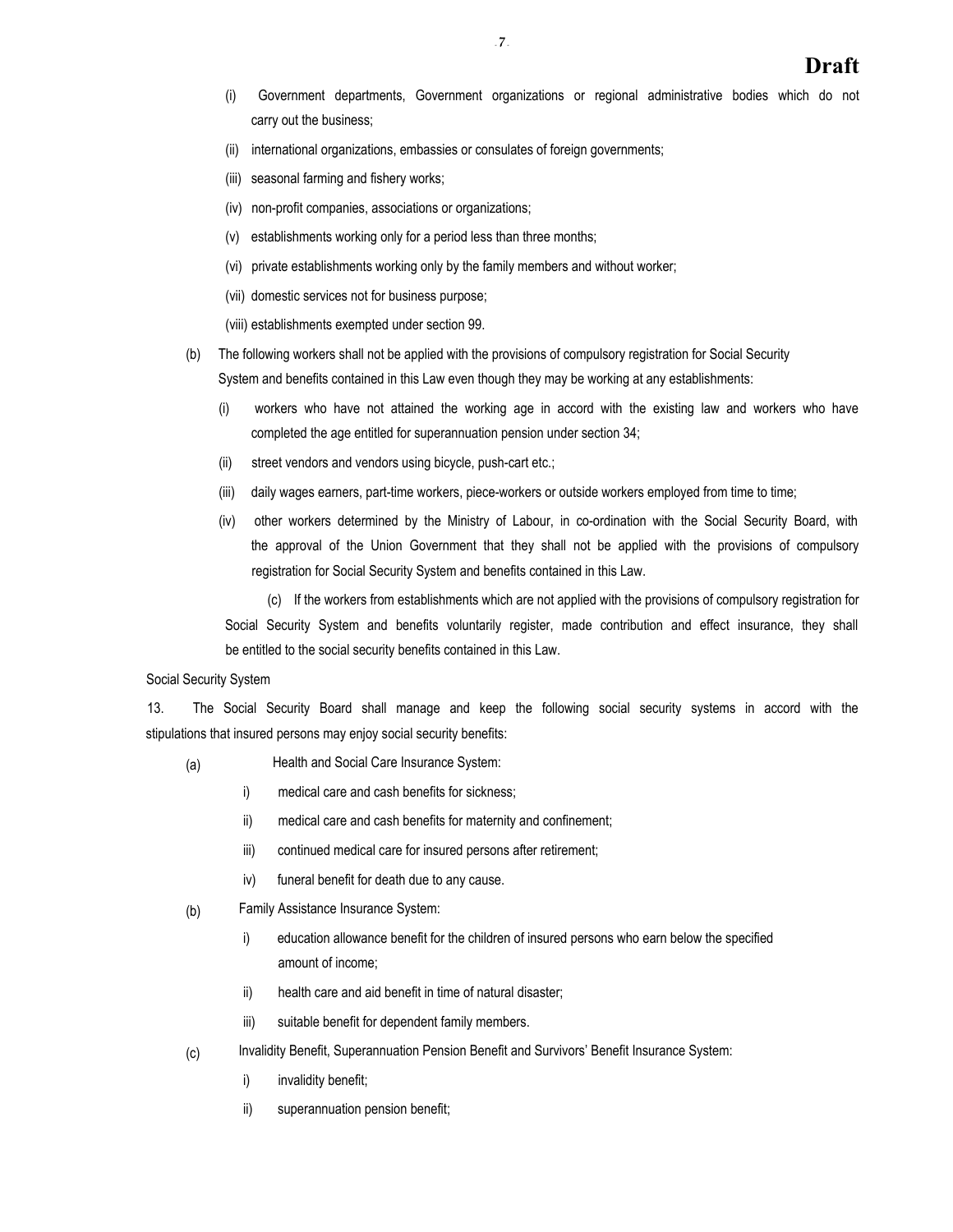- (iii) survivors' benefit arising out of death not owing to employment.
- (d) Unemployment Benefit Insurance System:
	- (i) medical care to persons who are entitled to unemployment benefit;
	- (ii) cash benefit for unemployment.
- (e) Other Social Security System:
	- (i) the right of insured persons to live, hire and live, purchase, own or use the Social Security Housings established under housing plans in accord with the stipulations;
	- (ii) Social Security System of compulsory registration and contribution specified by notification issued by the Ministry of Labour, in co-ordination with the Social Security Board, with the approval of the Union Government, or other social security systems of voluntary contribution.

14. The Government servants shall not be applied with the insurance systems contained in sub-sections (c) and (d) of section 13. However, if the Government servants voluntarily register and pay contribution to insurance system contained in sub-section (c) of section 13, they shall be entitled to relevant benefits in accord with the stipulations.

## Social Security Fund

- 15. (a) The following funds are included in the Social Security Fund:
	- (i) health and social care fund;
	- (ii) family assistance fund;
	- (iii) invalidity benefit, superannuation pension benefit, and survivors' benefit fund;
	- (iv) unemployment benefit fund;
	- (v) other social security fund for social security system of compulsory registration and contribution specified by the Ministry of Labour, in co-ordination with the Social Security Board, according to clause (2) of subsection (e) of section 13;
	- (vi) other social security fund specified as to which contribution may be paid after voluntary according to clause (2) of sub-section (e) of section 13;
	- (vii) fund for Social Security Housing Plan;
	- The employers and workers of establishments shall pay contributions to the funds contained in clauses (1), (3),(4) and (5) of sub-section (a) after effecting compulsory registration. (b)
	- The contribution for family assistance benefit fund contained in clause (2) of sub-section (a) shall not be specified in particular, but it shall be re-appropriated from health and social care fund in stipulated ratio. (c)
	- The employers and workers of establishments may pay contribution voluntarily to the funds contained in clauses (6) and (7) of sub-section (a). (d)

Effecting Insurance after Registration for Social Security and Contributions

- 16. (a) The following employers shall effect insurance for the workers working at their establishments by compulsorily registering at the relevant township social security office and contribute to the social security fund contained in clauses (1),(3),(4), and (5)of sub-section (a) of section 15 in accord with the stipulations to enable to enjoy social security benefits:
	- (i) employers of establishments;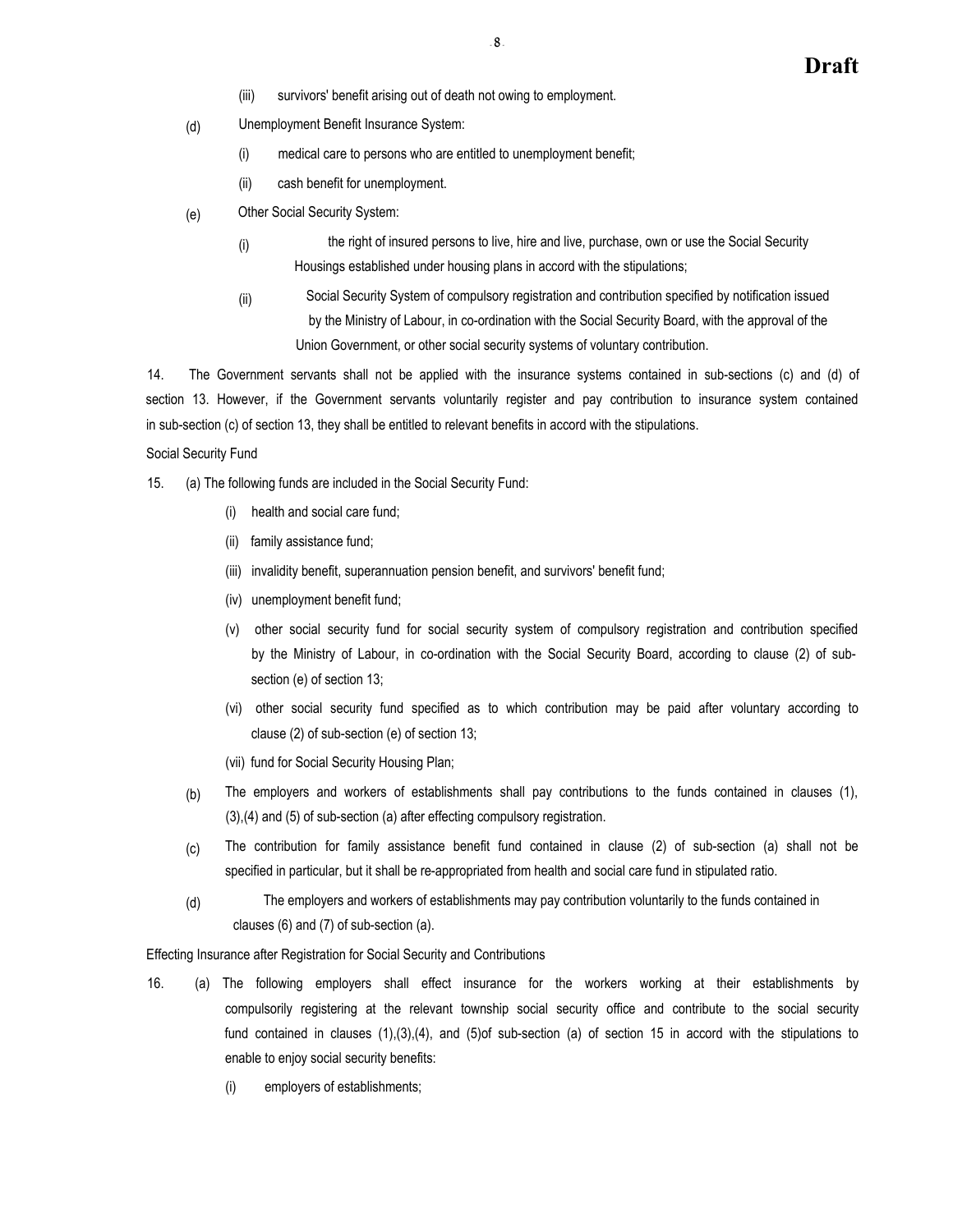- (ii) employers of establishments employing the number of workers, including the relatives of the employers except at least one worker and their wife, husband, children and parents depending upon them, under sub-section(a) of section 11 ;
- (iii) employers of unpaid apprentices and trainees.
- (b) employers and workers of establishments who are not applied to the Social Security System, or persons under section 20, if they desire to enjoy social security benefits under this Law, shall register voluntarily according to each insurance system at the respective township social security office and contribute to the funds under section 15 in accord with stipulations.
- (c) before effecting insurance under sub-section(a) and (b) after registration, a person to be insured shall undergo medical examination in accord with the stipulations and shall submit the medical certificate when effecting registration as an insured person.

17. In order to incur the costs for the benefits provided under this Law to insured persons and to the remaining dependents of the deceased insured persons, and for administrative purposes; the Ministry of Labour, in co-ordination with the Social Security Board, shall determine, by notification, with the approval of the Union Government, the rates of contribution which shall be paid into various social security funds under section 15 by employer and worker depending upon a months' remuneration of the worker.

18. (a) Regarding to the workers in establishments applied by the social security system, the contribution which

shall be paid by the employer and workers according to the remuneration of worker shall be paid according to the rates stipulated under section 17 to the relevant social security fund in accord with stipulations until the completion of the age of pension specified under section 34 or, if he continues to work after such completion of pensionable age, until such working period.

- (b) The employer shall deduct contributions to be paid by worker from his remuneration and pay to the social security fund together with contribution to be paid by him. The employer shall also bear the expenses for such contribution.
- (c) The Social Security Board may decide to impose defaulting fee specified under section 88 on the employer who defaults to pay the contribution in addition to the contribution.

Establishment of Hospitals, Clinics and Bearing of Expenses

19. The Social Security Board may carry out establishing and opening of hospitals, clinics or hiring them or incurring expenses for them for the medicines and equipments with the capital allotted from the Union Consolidated Fund or aid or loan if its fund is not adequate to provide health care and medical treatment to insured persons.

Effecting Insurance Voluntarily for Social Security

20. To enable to enjoy the social security benefits under this Law, the following persons may contribute and collect the specified contribution voluntarily to the respective social security fund they prefer and enjoy the relevant social security benefits in accord with the stipulations:

- (a) employers and workers of establishments which are not applied by the provisions of compulsory registration under this Law;
- (b) public who are not working at the establishments;
- (c) students, persons who do not keep in touch with work place, housemaids and persons who have gone abroad and worked there;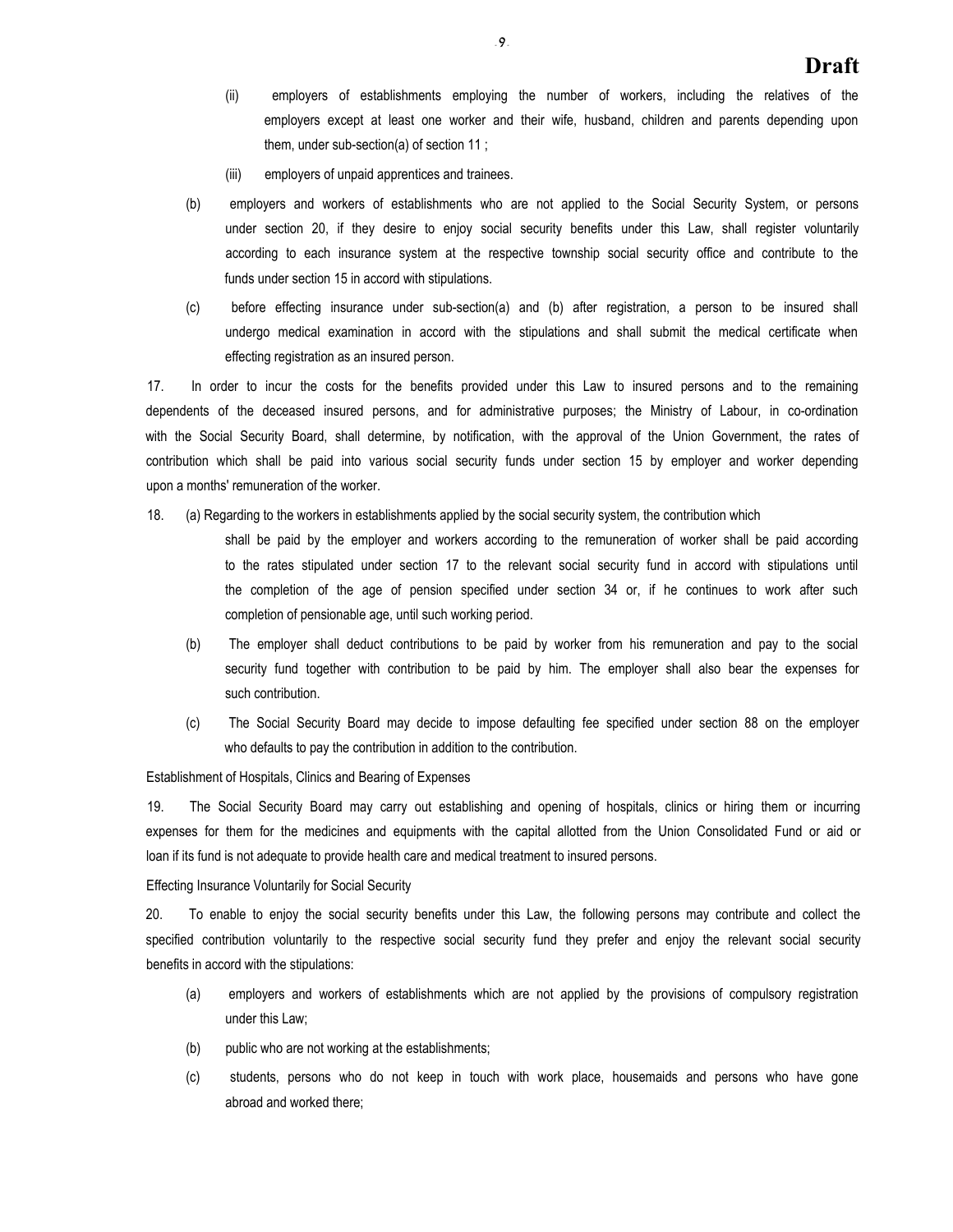- (d) persons doing private business, persons doing collective work, professionals and farmers;
- (e) persons from establishments specified by the Ministry of Labour from time to time, in co-ordination with the Social Security Board, with the approval of the Union Government, that they may register voluntarily and effect insurance.

Health and Social Care Insurance System Benefits

- 21. Relating to the health and social care insurance system benefits:
	- (a) insured person may enjoy the following benefits in accord with the stipulations:
		- (i) health care, medical treatment, and cash benefits depending upon the type of disease in times of sickness owing to any cause;
		- (ii) health care, medical treatment, and cash benefits in times of pregnancy and confinement for woman insured person;
			- (iii) the right to infant care and cash benefit in times of confinement of insured person's wife;
		- (iv) the right to continued medical care after retirement of the insured person.
	- (b) When the insured person dies, a person nominated by that person or if there is no such nomination, dependent of that person or a person who incurred the expenses of the funeral has the right to claim for funeral benefit in accord with provision contained in section 30.

The Right to Take Medical Treatment for Sickness and Incurring of Expenses

- 22. In times of sickness, the insured person who had paid contribution to health and social care fund:
	- (a) has the right to take medical treatment at the permitted hospital or dispensary for a period of up to 26 weeks starting from the date of treatment taken. However, for repeated sickness, chronic disease and suffering more than a disease or sickness of special importance, it has the right to take medical treatment up to 52 weeks or to a period specifically prescribed by the Social Security Board;
	- (b) has the right to take health care and medical treatment at the hospitals and clinics owned by the Social Security Board or at the State owned or private hospitals and clinics concluded agreement with that Board, or at hospitals and clinics arranged by the employer;
	- (c) if he is unable to attend at the hospitals and clinics owned by the Social Security Board or hospitals and clinics concluded agreement with that Board, has the right to take health care and medical treatment by coming to the establishment where the insured person works as arranged by the Social Security Board;
	- (d) in taking health care and medical treatment in accord with section 21 and this section, relating to the expenses incurred for health care and medical treatment, has the right to enjoy from the health and social care fund in accord with the stipulations.

Cash Benefits Relating to the Sickness

- 23. The insured person:
	- (a) has the right to enjoy sickness cash benefit only if he had worked at the establishment for a minimum of six months before the starting day of sickness and had paid contribution for a minimum of four months during the said six months;
	- (b) on presentation of medical certificate for sickness and if reduction or suspension of earnings involved, shall enjoy sickness cash benefit of 60 percent of average wage of previous four months for up to 26 weeks in accord with the stipulations contained in sub-section (a).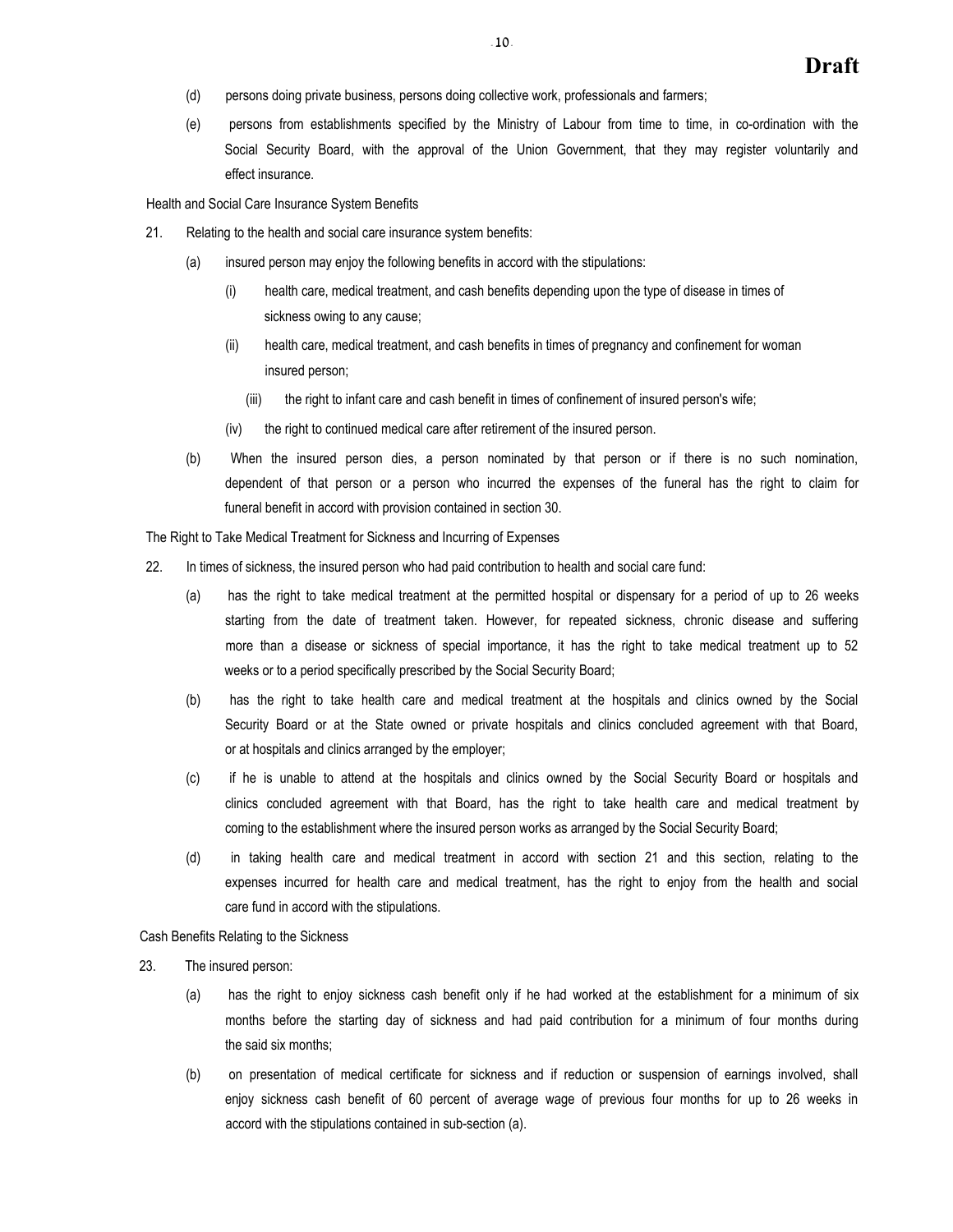24. The Social Security Board may, on arising of any of the following matters as regards insured person who is enjoying sickness cash benefit, suspend the said benefit in whole or in part:

- (a) wilfully provoking self-sickness;
- (b) sickness as a result of own criminal act;
- (c) willful failure without sufficient cause to avail himself of medical care or to follow the instruction of the medical practitioner;
- (d) making deceitful claim for sickness cash benefit;
- (e) failure to carry out rehabilitation measures without sufficient cause;
- (f) leaving for foreign countries for good;
- (g) failure to comply with other terms and conditions prescribed by the Social Security Board.

The Right to Take Medical Treatment for Insured Women in Cases of Pregnancy and Confinement

25. Notwithstanding anything contained in the laws, rules, regulations, by-laws, orders, and directives regarding Government servants, the insured woman worker has the right to enjoy the following benefits in accord with the stipulations;

- (a) the right to take free medical care at the permitted hospital and clinic in cases of pregnancy and confinement;
- (b) the right to take medical care for her child for a period of not more than one year after birth;
- (c) the right to enjoy maternity leave of six weeks before confinement and a minimum of eight weeks after confinement, altogether a minimum of 14 weeks, moreover, another four weeks, after enjoying maternity leave, for child care if it is the twin delivery;
- (d) the right to enjoy a maximum of six weeks as maternity leave in case of miscarriage being not a criminal abortion;
- (e) the right to enjoy full remuneration for prenatal examination at the permitted hospital or clinic, on the basis of one session per day and up to a maximum of seven days;
- (f) if a child under one year of age is adopted in accord with existing law by registration, has the right to enjoy leave not exceeding eight weeks for child care, until that child has completed one year of age. Such leave shall only be entitled for one adopted child. During such enjoyment period, cash benefit under sub-section (a) of section 27 shall be entitled subject to the provision contained in section 26.

#### Maternity Benefits

26. The insured man and woman shall be entitled to enjoy maternity cash benefit under section 27 and 28 only if they have worked a minimum of one year before the commencement of leave period at the relevant establishment and paid contribution for a minimum of six months within the said one year.

- 27. The insured woman worker is entitled to the followings in accord with the stipulations of medical certificate:
	- (a) 70 per cent of average wage of a year as maternity benefit during maternity leave period entitled in accord with sub-section (c) of section 25;
	- (b) 50 per cent of average wage of a month as maternity expenses for single delivery, 75 per cent of average wage of a month for twin delivery, and 100 per cent of average wage of a month for triplet delivery and above;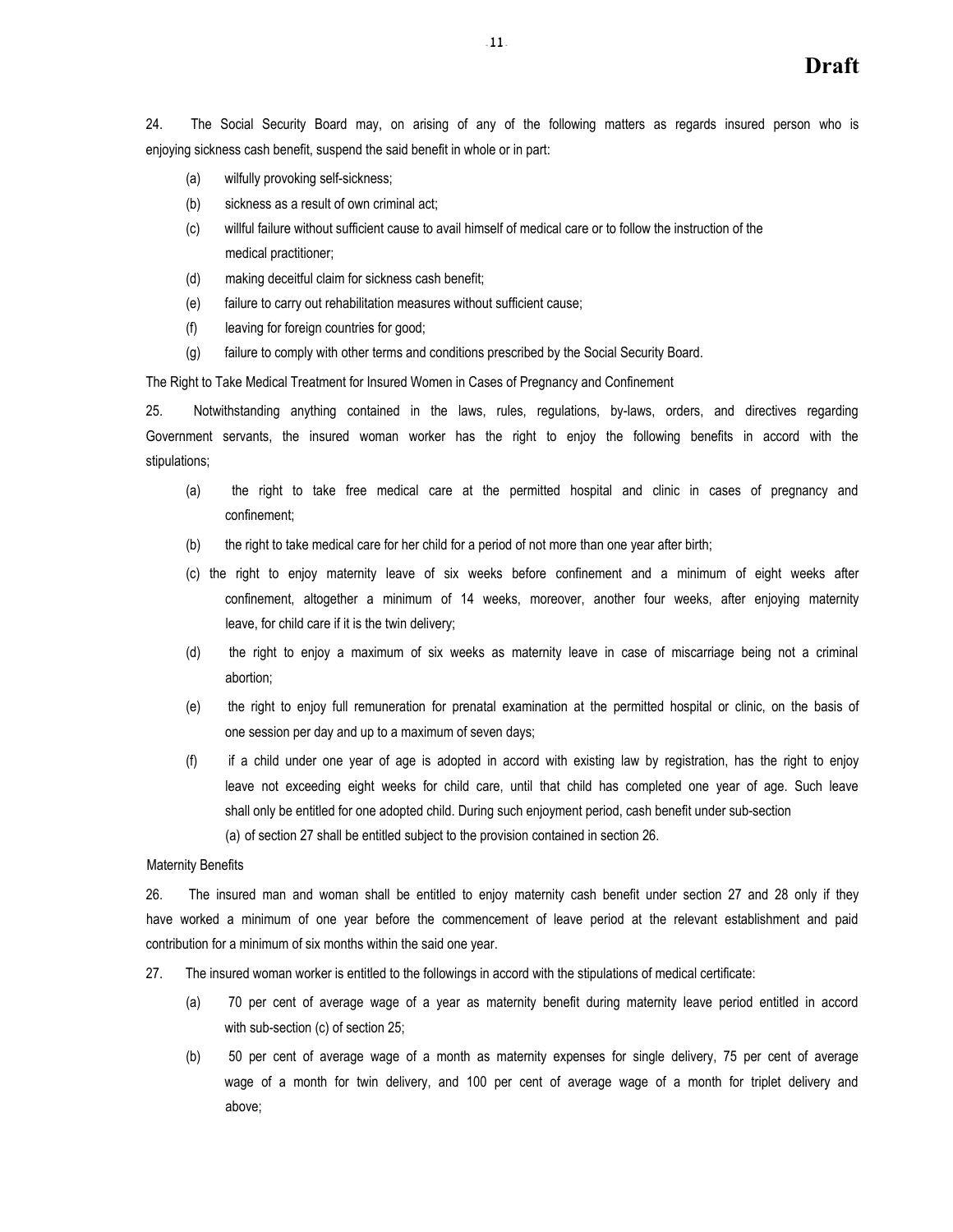(c ) 70 per cent of average wage which is entitled for the maternity leave period in the case of miscarriage under sub-section(d) of section 25.

28. An insured man is entitled to enjoy the following paternity benefit for confinement of his wife in accord with the stipulations of the medical certificate:

- (a) 15-days leave to care for an infant on confinement of his wife who is an insured person;
- (b) the right to enjoy 70 per cent of average wage of previous one year as maternity benefit for the leave period contained in sub-section (a) on confinement of his wife who is an insured person;
- ( c) in addition to the benefits contained in sub-section (a) and (b), half of maternity grant contained in subsection (b)of section 27 on confinement of his wife who is not an insured person.

#### The Right to Take Medical Treatment for Pensioners

29. The insured Government servants , after having retired; or the insured person, after having received invalidity benefit and superannuation pension benefit under sections 33 and 35, have or has the right to enjoy medical care in accord with the stipulations if it is involved with the followings:

- (a) being a person who had paid contribution for 180 months and above;
- (b) being a bearer of pensioner's identity card issued by the township social security office after retirement.

## Funeral Benefit

30. If an insured person dies of employment injury or any other cause, if a person nominated by the insured person or if there is no such nomination, dependent of that person or a person who incurred the expenses of the funeral, it is entitled to enjoy up to a maximum of five times of the average of the wage for a month during the last four months of that deceased person in accord with the stipulations.

Family Assistance Insurance System Benefits

- 31. (a) Relating to the education allowance for children pursuing education:
	- (i) if an insured person who has paid contribution for a minimum of 36 months and who earns less than the specified amount of income, has the children pursuing a full time education, it is entitled to enjoy education allowance from family assistance fund in accord with the stipulations;
	- (ii) for the children who are born of an insured couple who earn less than the specified amount of income, only one insured person is entitled to enjoy education allowance contained in sub- sub-section (1).

(b) When the insured person and family encounter natural disaster, it is entitled to enjoy the following health care,

relief material and cash assistance from the family assistance fund in accord with the stipulations:

- (i) the right to take medical treatment if it is suffered from physical and mental injury or if it is contracted disease because of encountering natural disaster;
- (ii) if the contribution had been paid for a minimum of 36 months prior to natural disaster and thereafter encountered the natural disaster and lost own properties, 40 percent of average wage per a month within one year before the day of such encountering natural disaster as cash assistance and relief materials provided by Social Security Board.
- (c) The insured person is entitled to enjoy suitable benefits allowed by the Social Security Board for his dependent family from the family assistance fund in accord with the stipulations.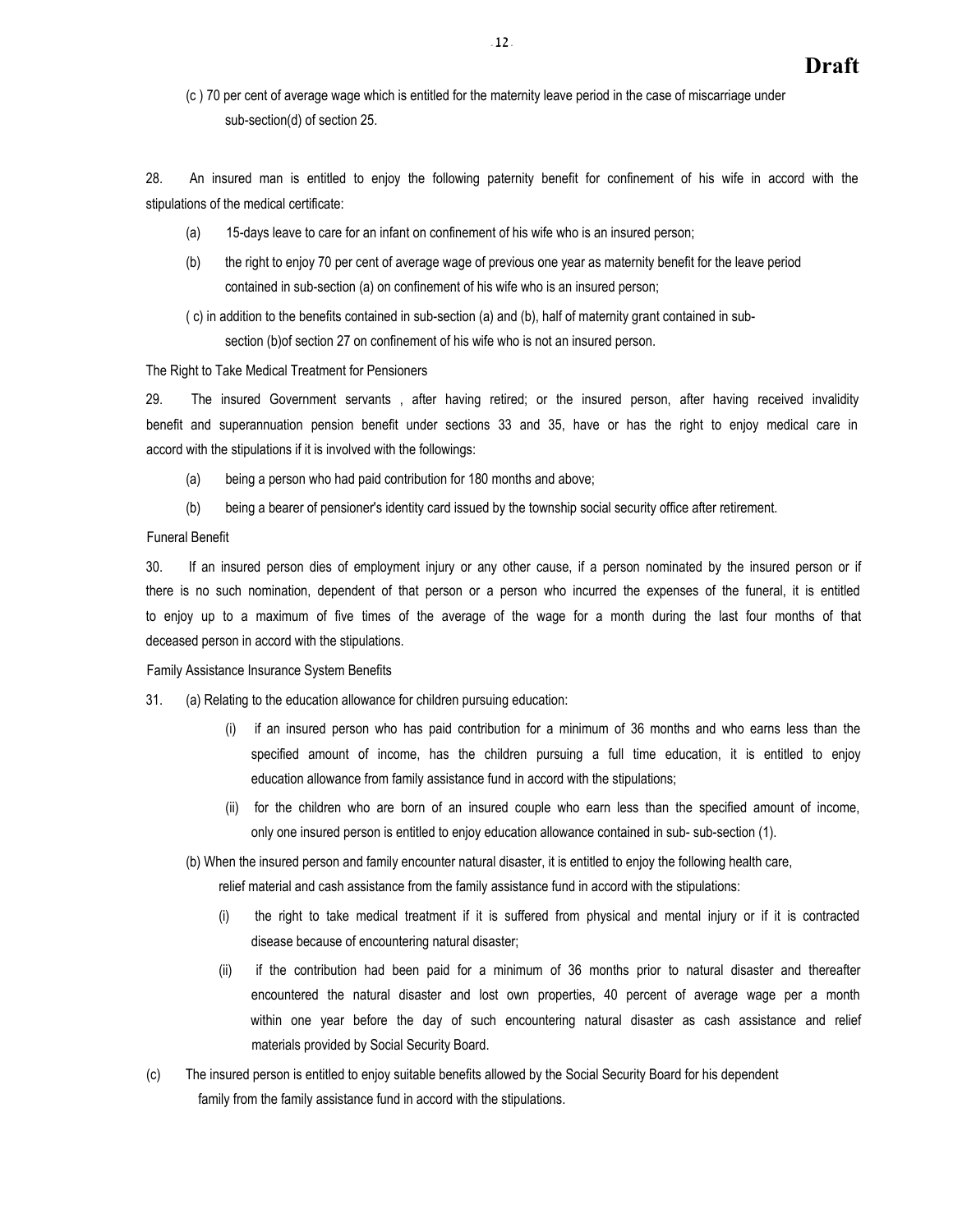Invalidity Benefit

32. An insured person is entitled to enjoy invalidity benefit according to medical certificate, in accord with section 33, if he is totally incapable to work not for employment injury but for any other cause including sickness and maternity.

Cash Benefit for Invalidity

33. (a) When the insured person becomes totally incapable to work in accord with section 32, he is entitled to enjoy

- the following benefits from the fund for invalidity benefit, superannuation benefit, and survivors' benefit in accord with the stipulations:
	- (i) if contribution has been paid for 180 months before the date of invalidity allowed by medical certificate, the right to enjoy 15 times of average wage for a month obtained by him during the period of such contribution in installment or in lump sum according to his desire;
	- (ii) if contribution has been paid for more than 180 months, as regards such period of contribution in excess, the right to enjoy in addition to benefit contained in sub-sub-section(1) in accord with the stipulations;
	- (iii) in case where contributions have been paid for 12 months and above but under 180 months, the right to enjoy 40 percent of employer's paid contribution and contribution paid by that insured person together with interest in accord with the stipulations;
	- (iv) in case of contribution paid for less than 12 months, the right to withdraw the money contributed by that person in lump sum.
- (b) When the insured person obtains the right to enjoy invalidity benefit, the employer has the right to obtain 25 percent of his contribution for 12 months and above paid to the fund under clause (3) of sub-section (a) of section 15 together with interest in accord with the stipulations.

Age Limit for Superannuation Pension and Cash Benefit

34. The pensionable age for superannuation pension of the insured person shall be as specified by the Ministry of Labour, in co-ordination with the Social Security Board, with the approval of the Union Government.

35. (a) When the insured person retires for superannuation pension, the following benefits are entitled from invalidity

benefit, superannuation pension benefit and survivors' benefit fund in accord with the stipulations;

- (i) if contribution has been paid for 180 months prior to the date of superannuation pension granted, the right to enjoy 15 times of an average wage of a month obtained within the periods of contribution of that insured person in installment or in lump sum according to the desire of that person;
- (ii) if contribution has been paid for more than 180 months, relating to such period of contribution in excess, the right to enjoy in addition to benefit contained in clause (1) in accord with the stipulations.
- (iii) in case where contribution has been paid for 12 months and above but under 180 months, the right to enjoy 40 per cent the contribution paid by the employer and contribution of that insured person together with interest in accord with the stipulations.
- (iv) in case where contribution has been paid for less than 12 months, the right to withdraw the money contributed by that insured person in lump sum.
- (b) When the insured person receives superannuation pension benefit, the employer has the right to 25 per cent of his personal contribution paid to the fund under sub-sub-section (3) of sub-section (a) of section 15 for 12 months and above, together with interest in accordance with specifications.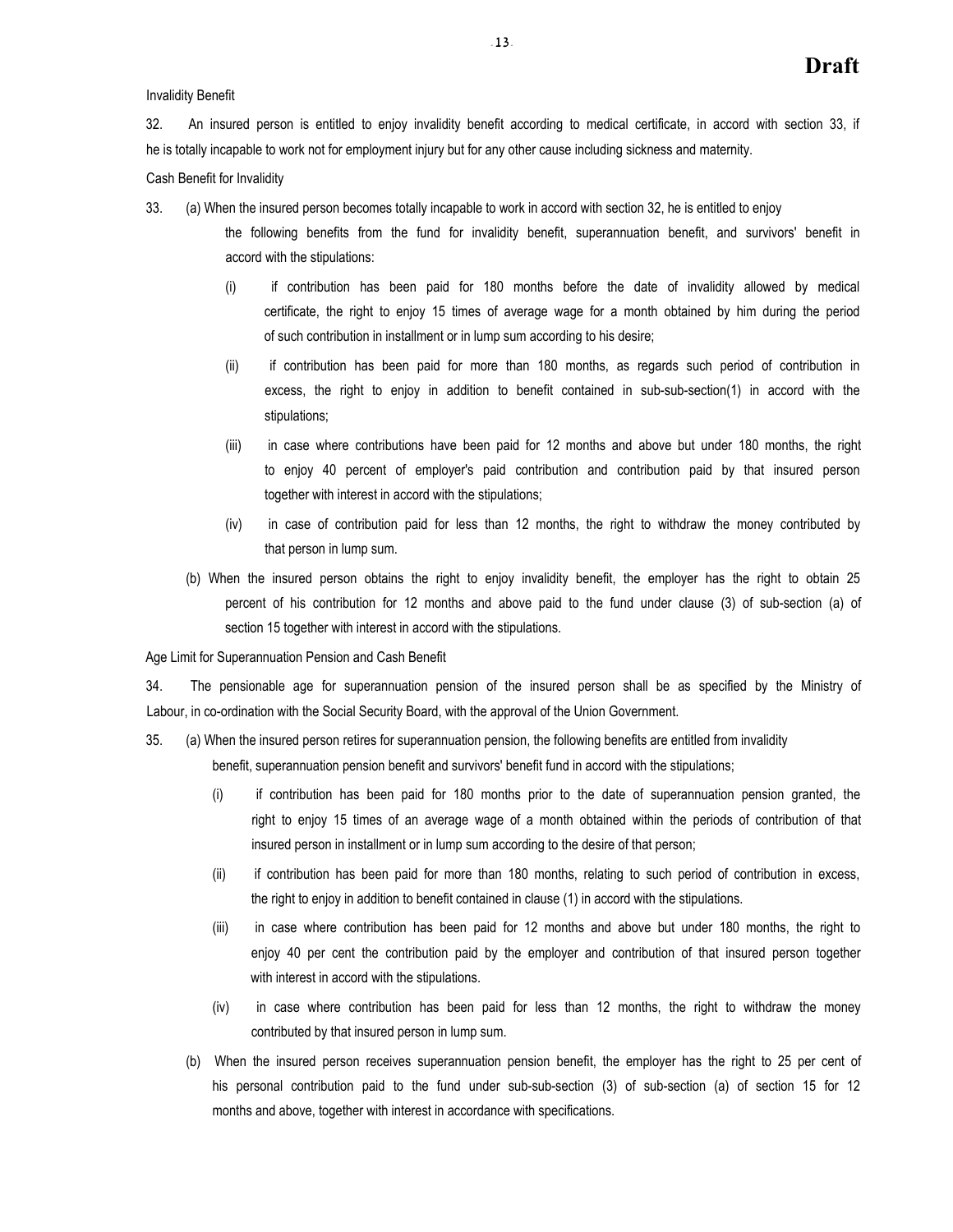Survivors' Benefit due to Death not from Employment Injury

36. When the insured person dies not for employment injury but for any other cause before the completion of

pensionable age for superannuation pension:

- (a) a person nominated by the insured person is entitled to enjoy survivors' benefit same as the invalidity benefits contained in section 33, in installment or in lump sum as desired by that person in accord with the stipulations;
- (b) if there is no nominated person contained in sub-section (a), dependents of the said insured person in the following order are entitled to enjoy the benefit, same as the invalidity benefit contained in section 33, in installment or in lump sum as desired by that person in accord with the stipulations:
	- (i) wife or husband of the deceased person;
	- (ii) if there is no wife or husband of the deceased person, children of that person;
	- (iii) if there is no wife, husband and children of the deceased person, mother and father of that person;
- (c) if there is a beneficiary entitled to enjoy benefits contained in clauses (a) and (b), the employer has the right to obtain 25 per cent of contribution paid by him into the fund for invalidity benefit, superannuation benefit, and survivors' benefit for 12 months and above together with interest in accord with the stipulations;
- (d) if there is no beneficiary entitled to enjoy benefits contained in sub-sections (a) and (b), the employer has the right to withdraw his contribution paid into the fund for invalidity benefit, superannuation benefit, and survivors' benefit together with interest in accord with the stipulations.

Requirements for Unemployment Benefit

37. The insured person shall be entitled to enjoy unemployment benefit if he has paid contribution for a minimum of 36 months and involved with the followings:

- (a) being unemployed not for voluntary resignation but for being removed from work or job terminated because of permanent close-down of work;
- not being a person dismissed from work on conviction of work related offence or not being a person dismissed or removed from work for misappropriation, violation of Civil Service Regulations or intentionally failing to a abide by the workplace regulations; (b)
- being a person of good health, capable to work and willing to work; (c)
- being a person registered at the relevant township labour exchange office in accord with the stipulations and reporting monthly to that office and township social security office. (d)

Unemployment Benefit Period and Benefits

38. The insured person, on receiving unemployment benefit in accord with section 37:

- (a) if he has already paid contribution for 36 months, he is entitled to enjoy 50 percent of average wage for a month within the last one year as the unemployment benefit up to two months. If he is a person who has paid contribution for more than 36 months, one more month of unemployment benefit shall be entitled for every additional 12 months of contribution paid. However, total period of unemployment benefit shall be entitled only for up to six months;
- (b) if being a married person while unemployed, depending upon the condition of dependents, cash not more than 10 per cent of additional unemployment benefit contained in sub- section(a), awarded by the Social Security Board shall be entitled during the above mentioned relevant period in monthly installment;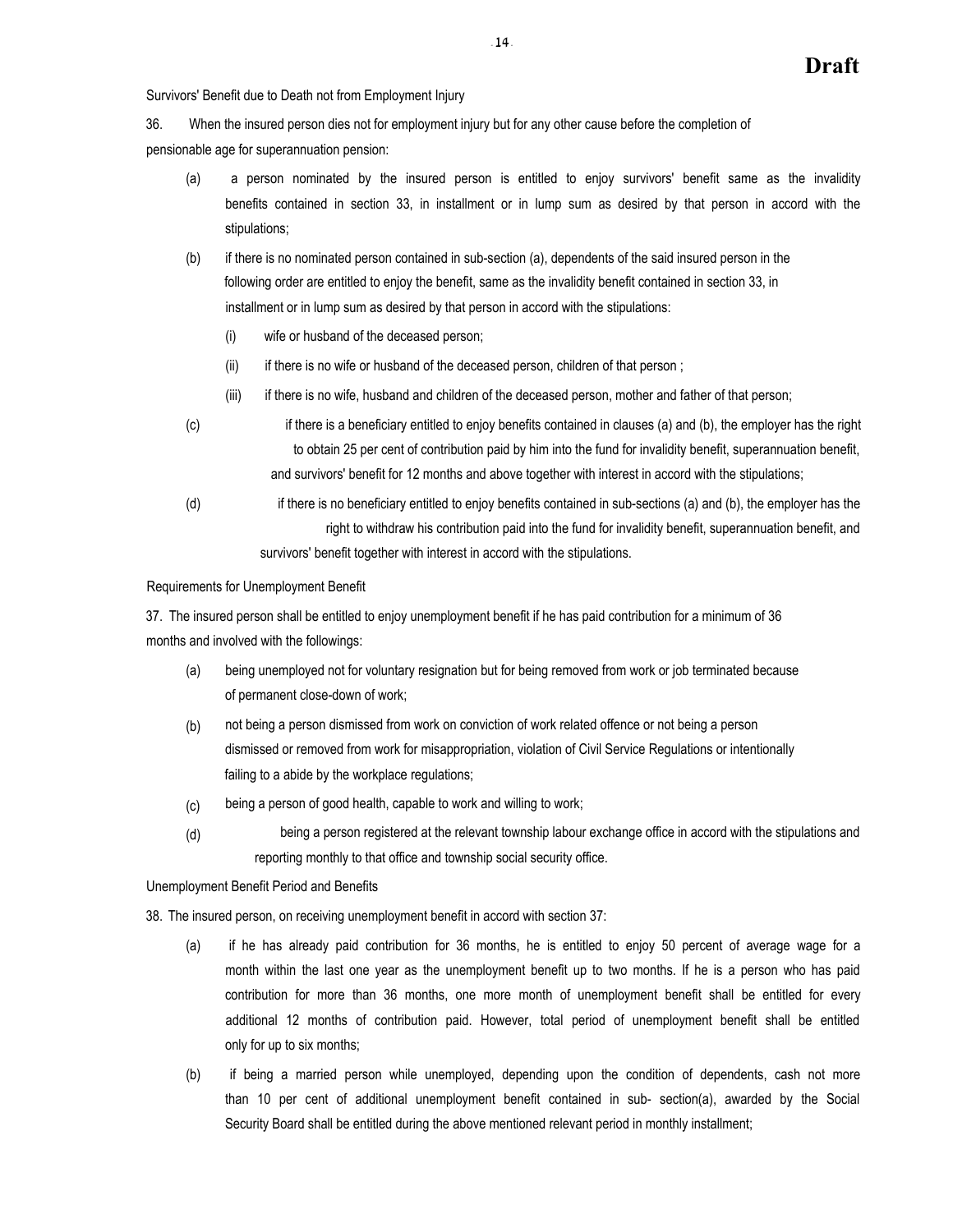- (c) if he suffers sickness; health care, medical treatment and cash benefit contained in clause (1) of subsection(a) of section 21 and sub- sections (a) and (b) of section 23 shall be entitled in accord with subsection(a) of this section;
- (d) for maternity and confinement; has the right to health care, medical treatment, and cash benefit contained in clause (2) of sub- section(a) of section 21, section 26, section 27, and section 28, for a minimum of 2 months to a maximum of 6 months in accord with sub- section(a) of this section;
- (e) has the right to attend skill trainings allowed by the Social Security Board;
- (f) if the insured person dies while enjoying unemployment benefit contained in sub-section (a), funeral grant may be entitled in accord with stipulations.

Limitations on Unemployment Benefit

- 39. (a) The insured person:
	- (i) has the right to enjoy unemployment benefit contained in sub-sections (a) and (b) of section 38 for only once at an establishment;
	- (ii) after having enjoyed the unemployment benefit once in accord with clause (i) and then, if he rejoins with the same establishment and becomes unemployed again, unemployment benefit is entitled to be enjoyed in accord with the stipulations only if another payment of contribution for 36 months has been made.
	- (b) The employer may deduct the amount of unemployment benefit; entitled to the insured person out of compensation money liable to that insured person in accordance with the existing laws concerning labour, or employment agreement; in line with specifications and in accordance with this Law.

Termination of Unemployment Benefit

- 40. The unemployment benefit shall be terminated if any of the following situations arises:
	- (a) rejecting the job informed by the relevant labour exchange office or by the releavnt township social security office without sufficient cause;
	- (b) rejecting to attend vocational training course as directed by the Board without sufficient cause;
	- (c) re-obtaining a new job;
	- (d) being convicted with imprisonment for the commission of any criminal offences under any criminal laws;
	- (e) leaving for foreign country for good or leaving for foreign job.

The Right to Draw Back from the Social Security Fund after Receiving Unemployment Benefit

41. If an insured person is unable to join with and work his former job or any other job relating to the Social Security Insurance System under this Law after termination of unemployment benefit period:

- (a) the insured person has the right to draw back 40 per cent of contribution paid for him into the fund for invalidity benefit, superannuation pension benefit and survivors' benefit for 36 months and above by the employer, and his contribution together with interest in accord with the stipulations;
- (b) the employer has the right to draw back 25 per cent of his contribution paid into the fund contained in subsection (a) for 36 months and above together with interest in accord with the stipulations.

Benefits and Responsibility for Other Social Security Systems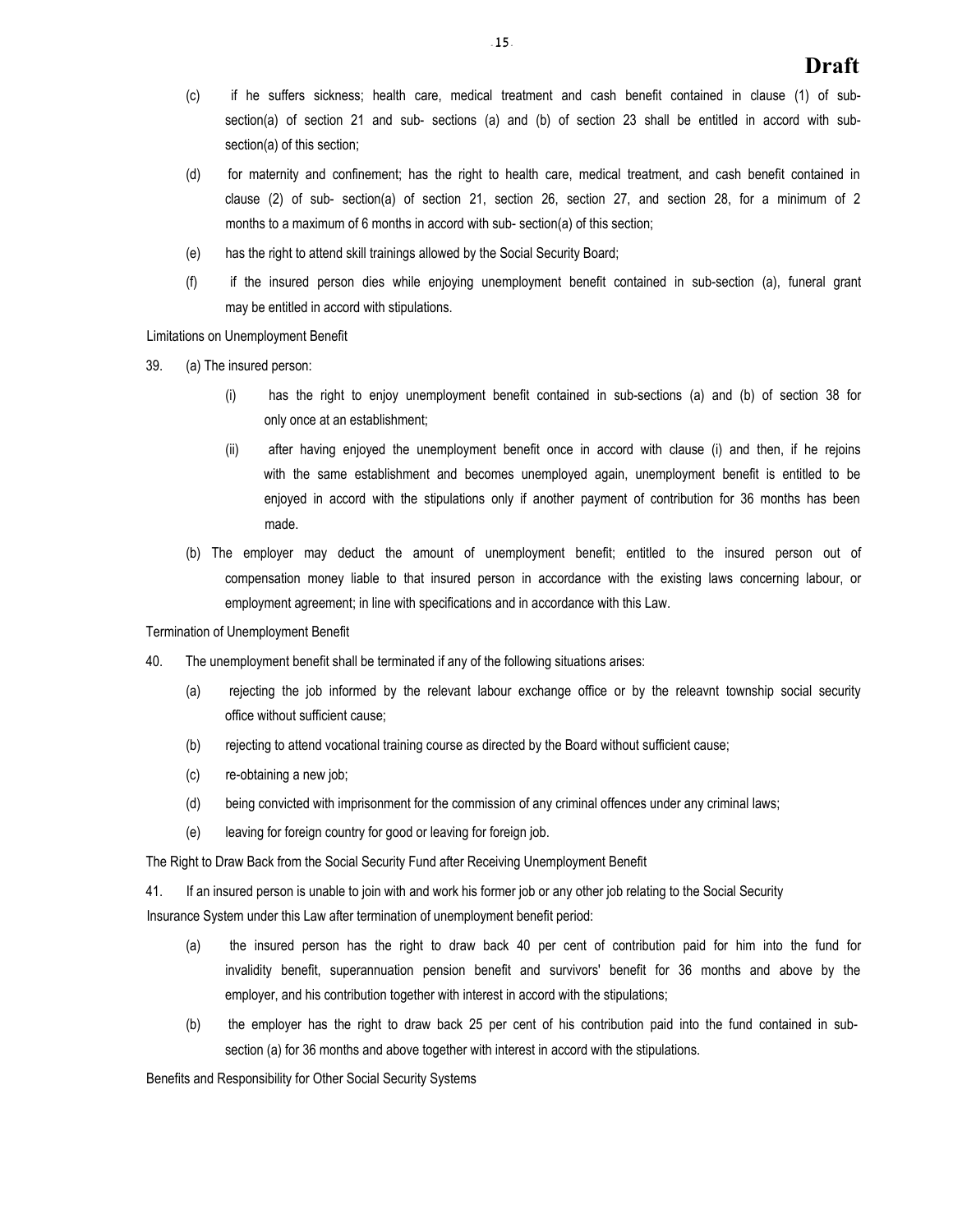- 42. (a) A person who has paid voluntary contribution to the Social Security Housing Fund contained in clause (7) of sub-section (a) of section 15, relating to the Social Security Housing, has the right to live, hire and live, use, own, buy, sell or transfer by any other means and to obtain loan in priority to purchase that housing if it is in conformity with the stipulations.
	- (b) If an insured person who has not paid contribution to the Social Security Housing Fund contained in clause (7) of sub-section (a) of section 15 is in conformity with the stipulations, relating to the Social Security Housing, he is entitled to live, hire and live, use, own, transfer by any other means or to borrow loan to purchase that housing.
- 43. A person who is entitled to enjoy the right contained in section 42 concerning Social Security Housing:
	- (a) shall comply with the stipulated terms and conditions,
	- (b) if he violates the said terms and conditions, shall be taken action and ejected from the Social Security Housing.

44. The persons who have contributed to each of the Social Security Fund contained in clauses (5) and (6) of subsection (a) of section 15 shall have the right to enjoy benefits specified by the Ministry of Labour, in co-ordination with the Social Security Board, with the approval of the Union Government.

## Chapter VI

Application to Employment Injury Benefit Insurance System,

Employment Injury Benefit Fund and Benefits

## Application

45. The provisions contained in this Law relating to the employment injury benefit insurance system shall apply to the following workers:

- (a) workers at establishments which are applied to social security system who have registered compulsorily in accord with sub-section (a)of section 16 and contributed to the social security funds contained in clauses  $(1),(3),(4)$  and  $(5)$  of sub-section  $(a)$  of section 15;
- (b) workers specified as being applied to provisions of compulsory registration for employment injury benefit insurance system by notification of the Ministry of Labour, in co-ordination with the Social Security Board with the approval of the Union Government.

46. If the employers of establishments contained in sub-section (a) of section 12 which are not applied to provisions of compulsory registration for social security insurance system have not compulsorily registered and paid contribution for their workers to enjoy employment injury benefit, the provisions of employment injury insurance system shall not be applied.

Employment Injury Benefit Insurance System and Registration

47. The Social Security Board shall manage to avoid from paying to the employment injury benefit insurance system by the employer in lump sum and to enable the worker enjoy the following benefits in accord with the stipulations:

- (a) medical treatment;
- (b) temporary disability benefit;
- (c) permanent disability benefit;
- (d) survivors' benefit of death owing to employment.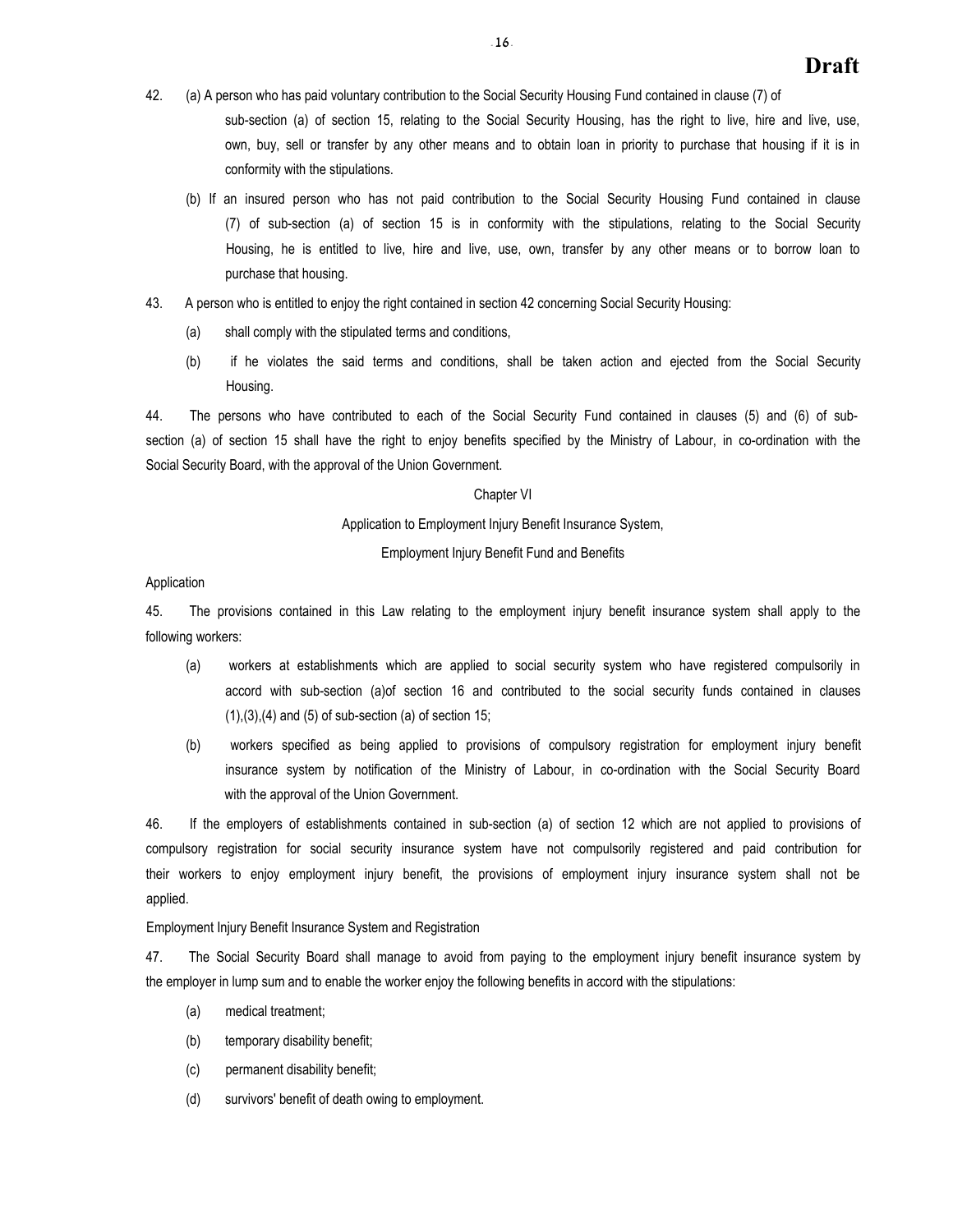- 48. (a) The employer shall effect insurance by registering for employment injury benefit insurance system contained in section 45 at the relevant township social security office and pay contribution to employment injury benefit fund in accord with stipulations in order that workers applied to provisions of compulsory registration may obtain the employment injury benefits;
	- (b) The employers may effect insurance by registering voluntarily for insurance of the workers who are not applied to provisions of compulsory registration for employment injury benefit insurance system, by paying stipulated contribution to employment injury benefit insurance fund;
	- (c) When registering to effect insurance for employment injury benefit in accord with sub-sections (a) and (b), the worker shall submit medical certificate.

## Non-application to the Workmen's Compensation Act

49. (a) The employers and insured persons of establishments where the employer had registered compulsorily in

accordance with sub-section (a) of section 48 or where the employer had registered voluntarily in accord with sub-section (b) of section 48 who have paid contribution to employment injury benefit fund shall not apply to the provisions contained in the Workmen's Compensation Act as regards the employment injury benefit;

(b) The insured persons who has effected insurance for employment injury benefit in accord with sub-sections (a) and (b) of section 48 shall be entitled only to the employment injury insurance benefits contained in this Law.

## Contributions for Employment Injury Insurance System

50. As regards employer's contribution to employment injury benefit fund for the worker's entitlement to employment injury benefit under section 47, rates of contribution shall be determined according to worker's remuneration and degree of possibility of occupational hazard, by the Ministry of Labour, by notification, in co-ordination with the Social Security Board, with the approval of the Union Government.

- 51. The employer:
	- (a) shall pay contribution monthly to Employment Injury Benefit Fund at the rates stipulated under section 50. Moreover, he shall also bear the expenses for paying as such;
	- (b) shall pay defaulting fee stipulated under section 88, in addition to the contribution if fails to contribute after effecting insurance for employment injury benefit.

The Right to Take Medical Care and Other Benefits Regarding Employment Injury

- 52. (a) The insured person has the right, if the employment injury occurs, to take medical care in accord with the stipulations and to enjoy other benefits contained in this chapter.
	- (b) The types of occupational diseases contained in sub-section (a) shall be as specified by the rules and regulations.

Occupational Safety

- 53. (a) The employers and workers shall co-ordinate, co-operate and carry out with the Board or insurance agent
	- departments in carrying out workers' occupational safety measures and keeping health plan in order to prevent employment accident, or employment injury or disease contracting and death in addition to safety and educational work of the workers.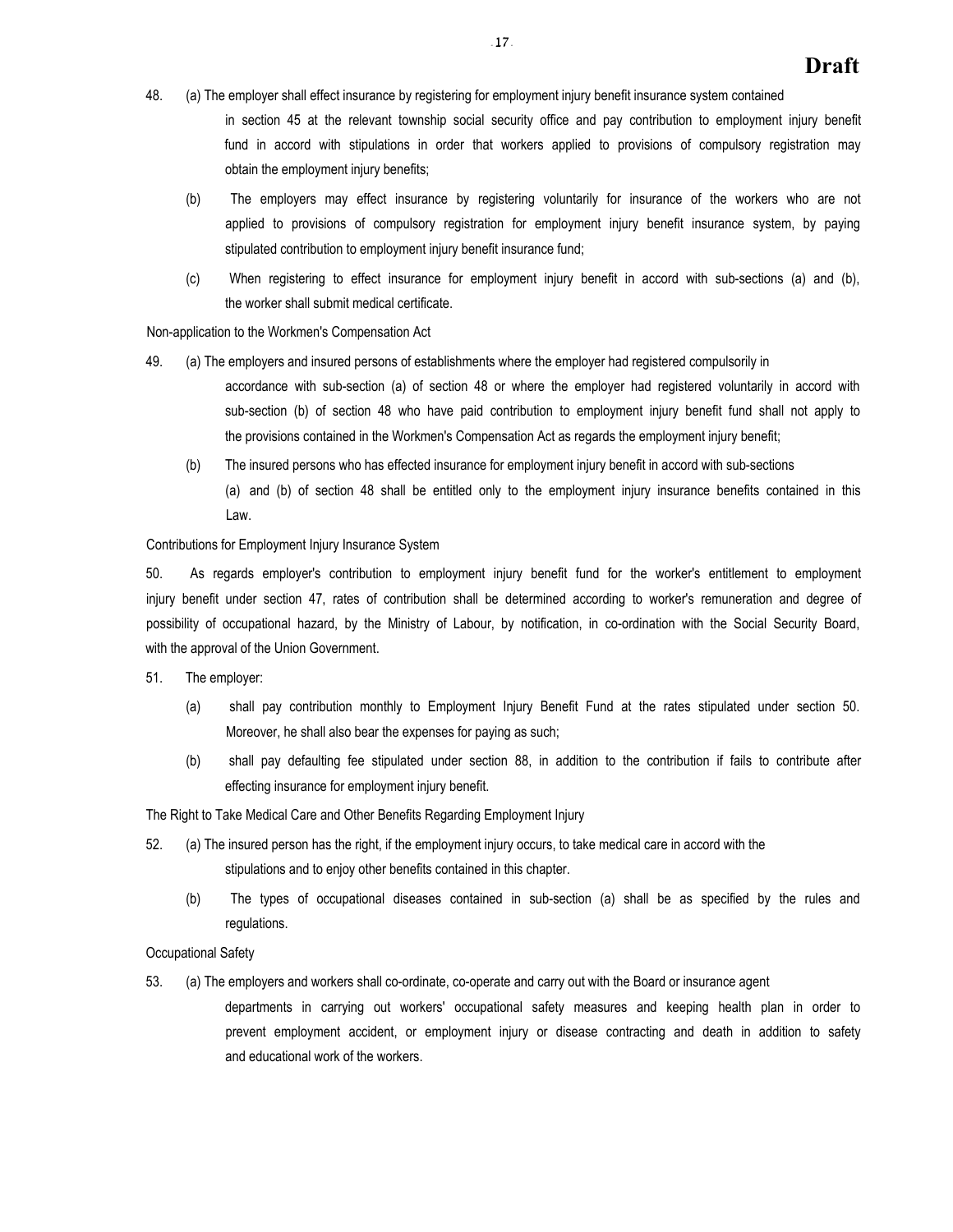- (b) The costs of medical care regarding employment injury resulting from criminal action or omission of the employer, or resulting from employer's failure to keep occupational safety plans and protections; and other benefits under this Law shall be borne without fail by the employer in accord with the stipulations.
- 54. (a) The employer shall report to the relevant township social security office immediately if a serious employment accident occurs to his insured worker. There shall not be any delay without sufficient cause to report as such.
	- (b) A team of officers and other staff who inspect the establishments, if it is found out the employment injury, death, and contracting disease, shall report to the relevant township social security office in accord with the stipulations.

#### Temporary Disability Benefit

55. The insured person who, by reason of employment injury, became incapable to work which involves reduction or suspension of earnings; free medical care and temporary disability benefit of 70 per cent of average wage during four months prior to employment accident shall be entitled, commencing from the date of incapacity for work, to a maximum of 12 months upon medical certificate.

- 56. (a) The temporary disability benefit under section 55 shall be terminated from the date on which the insured person becomes capable for work within 12 months.
	- (b) If an insured person continues to be incapable to work after the expiration of 12 months period of temporary disability benefit, it shall be converted into permanent disability pension.
	- (c) If permanent disability for work of an insured person can be expected by the medical certificate even during 12 months while temporary disability benefit has been enjoyed, it has the right to terminate the temporary disability benefit, convert into permanent disability benefit and enjoy it.

#### Permanent Disability Benefit

57. The insured person has the right to enjoy, owing to an employment accident, permanent partial disability cash benefit if there is likely to cause partial loss of capacity for work; or permanent total disability cash benefit if there is likely to cause total loss of capacity for work.. As regards that benefit, fixation for a month benefit which may be enjoyed in accord with section 58 shall be calculated upon 70 per cent of a months' average wage during four months before employment injury occurs, in relation to percentage of loss of capacity for work decided by the Medical Board.

58. The person who suffers loss of capacity to work may enjoy permanent disability benefit calculated basing upon 70 per cent of a months' average wage contained in section 57, in relation to percentage of loss of capacity for work, as specified hereunder:

- (a) in cases in which the degree of incapacity is less than 20 per cent, the right to enjoy monthly cash benefit entitled to such person for five years in lump sum;
- (b) in cases in which the degree of incapacity is above 20 per cent to 75 per cent, the right to enjoy monthly cash benefit entitled to such person for seven years in installment or in lump sum, according to the desire of that person;
- (c) in cases in which the degree of incapacity is above 75 per cent, the right to enjoy monthly cash benefit entitled to such person for nine years in installment or in lump sum or in monthly installment until death, according to the desire of that person;
- (d) if the medical certificate is submitted that permanently disabled person contained in sub-section (c) requires the constant attendance of another person, the right to enjoy the supplement of 10 per cent of his benefit in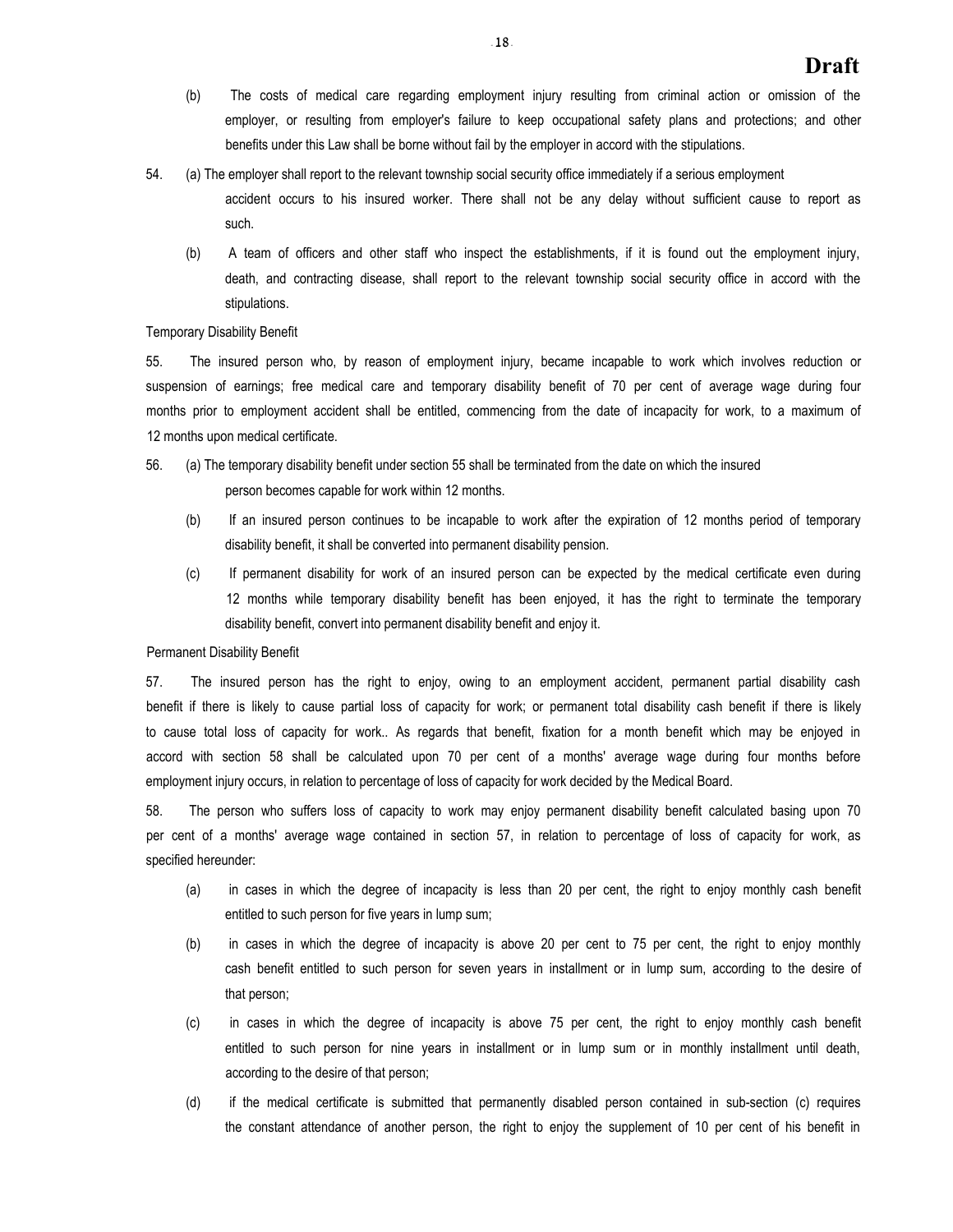installment, or in lump sum, or in monthly installment until death, according to the desire of that person, in addition to the benefit contained in sub-section (c).

- 59. (a) The ratio of permanent partial disability benefit and permanent total disability benefit shall be proportionate to the loss of capacity for work contracted by employment injury.
	- (b) If an insured person who obtained the permanent partial disability benefit suffers another employment injury, his percentage of loss of capacity for work shall be fixed afresh taking into consideration of his former percentage of loss of capacity for work. The combined percentage of loss of capacity for work shall not exceed his overall loss of capacity for work. For the new fixing as such, due cash benefit is entitled for added loss of capacity for work in accord with the stipulations.

Rehabilitation and Job Reservation

60. If it is necessary to rehabilitate those who have lost their limbs owing to employment injury, or to make them capable of work from being incapable, the Social Security Board shall:

- (a) perform in making, fixing, and providing instruments to operate, instruments to make up and to fix, upon medical certificate;
- (b) provided vocational training courses and nurturing measures for reintegration into community .

61. The Social Security Board may, in co-ordination with the Ministry of Labour, specify the ratio of the minimum number of jobs to be kept according to the establishment for appointing workers whose organs are damaged and become disabled and lost their capacity for work owing to employment injury at the establishments which are applied to this Law in addition to the stipulated number of worker.

#### Survivors' Benefit for Employment Death

- 62. When the insured person died of employment injury:
	- (a) a person nominated by the insured person shall be entitled to enjoy survivors' benefits in installment or in lump sum, up to the desire of that person, according to the average wage based on contribution period within four months before the death of that insured person as follows:
		- (i) if it is contributed for 60 months and under, 30 times of an average wage for a month;
		- (ii) if it is contributed for above 60 months to 120 months and under, 50 times of an average wage for a month;
		- (iii) if it is contributed for above 120 months to 240 months and under, 60 times of an average wage for a month;
		- (iv) if it is contributed for above 240 months, 80 times of an average wage for a month;
	- (b) if there is no nominated person under sub-section (a), persons who have depended upon the earnings of that insured person shall enjoy the survivors' benefit in installment or in lump sum according to the desires of those persons, in accord with the stipulations in the following order :
		- (i) wife or husband of the deceased person;
		- (ii) if there is no wife or husband of the deceased person, his children;
		- (iii) if there is no wife, husband and children; mother and father of that person.

#### Chapter VII

Provisions Relating Both to Social Security Fund and Employment Injury Benefit Fund

 $-19.$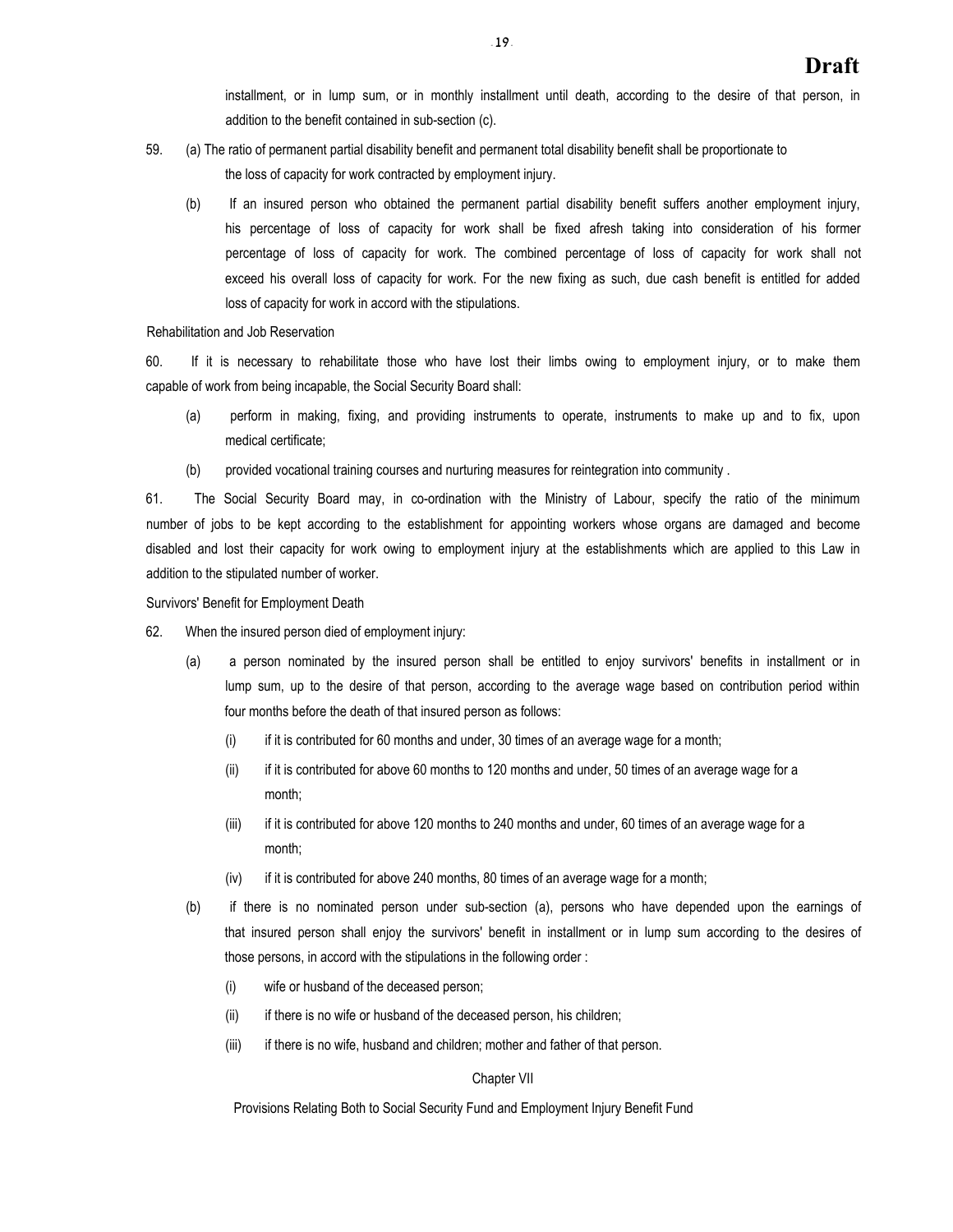## **Benefits not Payable Simultaneously**

- 63. (a) The following benefits shall not be payable simultaneously to an insured person:
	- (i) sickness benefit and maternity benefit;
	- (ii) sickness benefit and temporary disability benefit;
	- (iii) maternity benefit and temporary disability benefit;
	- (iv) sickness, maternity, temporary disability benefits and unemployment benefit.
	- (b) In cases in which two of the benefits contained in sub-section (a) are payable but their amounts are different, the beneficiary shall be paid the larger of the two amounts.

#### Suspension of Benefits

64. If the insured person who is enjoying any of the sickness benefit, maternity benefit and temporary disability benefit shall be suspended if an insured person enjoying one of those benefits engages in a work for which he has been certified to be incapable or in any other work for wages, such benefits shall be suspended for him.

Entitlement for Reimbursement of Payment

- 65. The employer:
	- (a) has the right to reimbursement out of benefits granted under this Law, for payments made as social obligation for an insured person in cases of health care, medical treatment and other matters entitled to benefit;
	- (b) if the total amount of wages and cash benefit paid to the insured person during a period of sickness benefit, or maternity benefit, or employment injury benefit under this Law exceeds the normal wages of that insured person; may deduct the amount in excess out of benefits granted under this Law. Such payment of excess amount shall be informed to the relevant township social security office.

#### Restrictions to Employment

- 66. (a) The employer, subject to health care and medical treatment in accord with sections 67 and 68:
	- shall not remove or terminate the insured person from work or reduce his wage level during the period during which an insured person is enjoying any of the sickness benefit or maternity benefit or temporary disability benefit due to employment injury under this Law;
	- (ii) shall not reduce or deduct wages and fees of his worker because of liability for contribution payable under this Law;
	- (b) The insured person, as regards his injury due to employer's violation of restrictions under sub-section (a), may submit the matter to the relevant township social security office for settlement in accord with the stipulations.

Providing Health Care and Medical Treatment

- 67. (a) The employer may; in order to provide medical treatment to his insured workers, after obtaining permission
	- and terms and conditions of the Social Security Board, establish private hospital and clinic in accord with the existing law and give health care and medical treatment in accord with the stipulations through doctors and nurses appointed by him.
	- (b) The Social Security Board shall carry out to enable opening of clinics at the establishments which have many insured persons and have stipulated number and above, according to the proportion of labour force.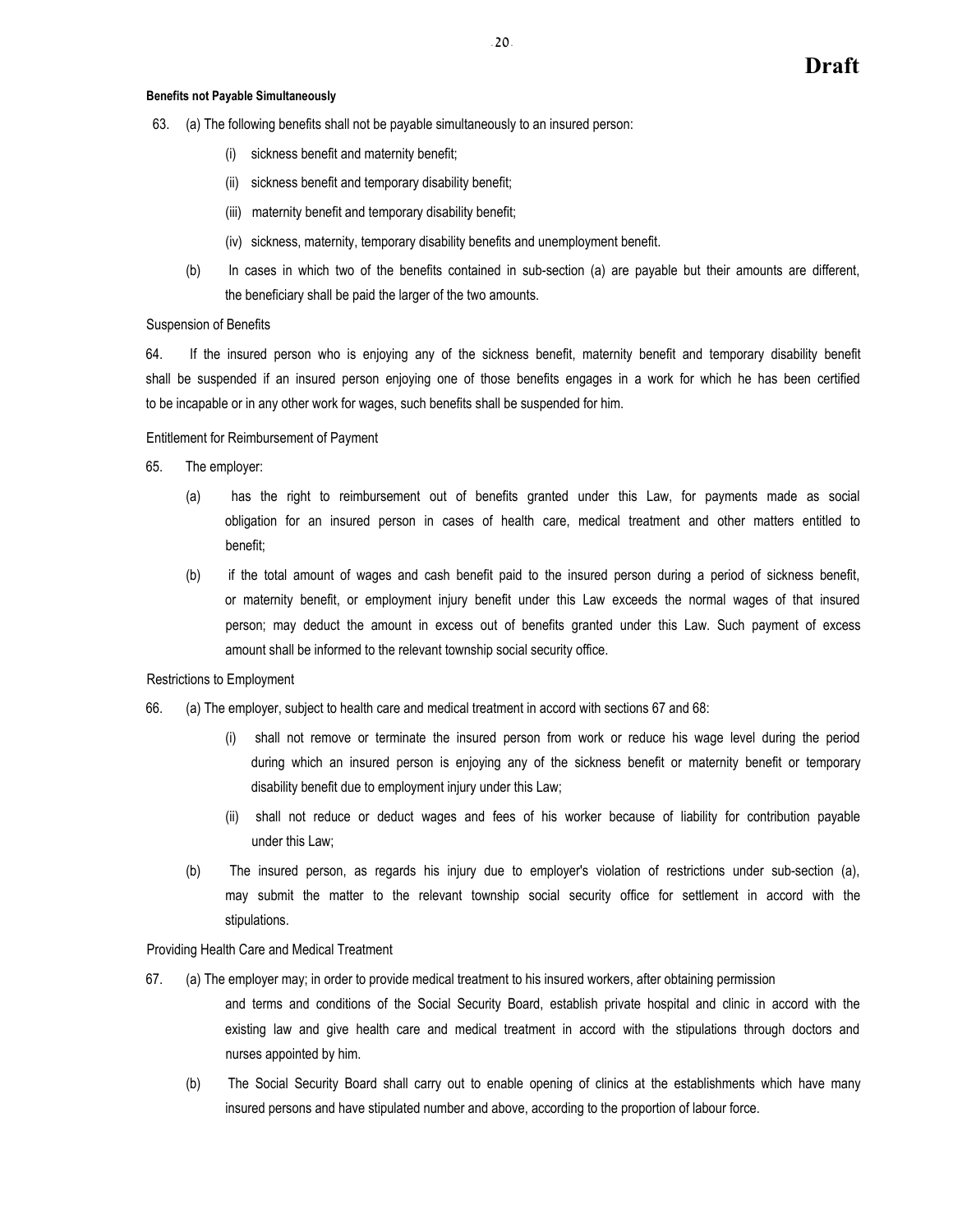- (c) The Social Security Board shall support medical stores and expenses for doctors and nurses at the hospitals and clinics opened under sub-sections (a) and (b) in accord with the stipulations.
- 68. The Social Security Board, to be able to perform relating to health care and medical treatment successfully:
	- (a) shall specify functions and duties to social security medical staff relating to health care and medical treatment in co-ordination with the Medical Advisory Board;
	- (b) shall educate, inspect and supervise matters relating to occupational safety and health, and health care and medical treatment works in establishments applied by this Law in co-ordination with the relevant departments;
	- (c) shall supervise, arrange and carry out in giving necessary health care and medical treatments to insured persons who come to hospitals and clinics owned by the Social Security Board;
	- (d) if it is necessary, may conclude agreement in co-ordination with the Ministry of Health, and give medical treatment at the State owned hospitals and clinics or incur the cost of health care and medical treatment in accord with the stipulations;
	- (e) after concluding agreements with responsible persons from departmental hospitals and clinics or owners of private hospitals and clinics, may allow them giving health care and medical treatment in accord with the stipulations;
	- (f) shall carry out health promotion, disease prevention, and health education works by adopting plans.

Not Losing the Right to Benefit despite Defaulting in Contribution

- 69. (a) Even if the employer who has registered under section 16 and section 48 or the employer liable to register has not paid contribution or even if the contribution was not deducted from the worker's wage and paid for contribution; an insured person or .after the death of the insured person, a person nominated by that person or, if there is no such nomination, his dependent shall be entitled to the benefits under this Law.
	- (b) The employer who fails to pay contribution shall pay contribution liable under section 17 and section 50 and also defaulting fee specified under section 88, and bear the cost of benefits payable to the insured person and all expenses.

The Right to Draw from the Relevant Social Security Fund

- 70. (a) When the insured person voluntarily resigns from work or transfers to any other establishment not applied by this Law before the completion of age specified for superannuation pension benefit under section 34:
	- (i) if an insured person has paid contribution for up to 180 months to the fund for invalidity benefit, superannuation pension benefit and survivors' benefit; he has the right to enjoy 12 times of a months' average wage of the period of contribution in installment or in lump sum according to his desire;
	- (ii) if an insured person has paid contribution more than 180 months, in addition to benefits under clause (1), he may draw back 40 per cent of contribution paid by the employer during that period and contribution paid in excess by himself as such from that fund, together with interest in accord with the stipulations;
	- (iii) if an insured person has paid contribution to the fund contained in clause (1) for more than 36 months to under 180 months, he has the right to draw 40 per cent of contribution paid for him by the employer to the fund for invalidity benefit, superannuation pension benefit, and survivors' benefit and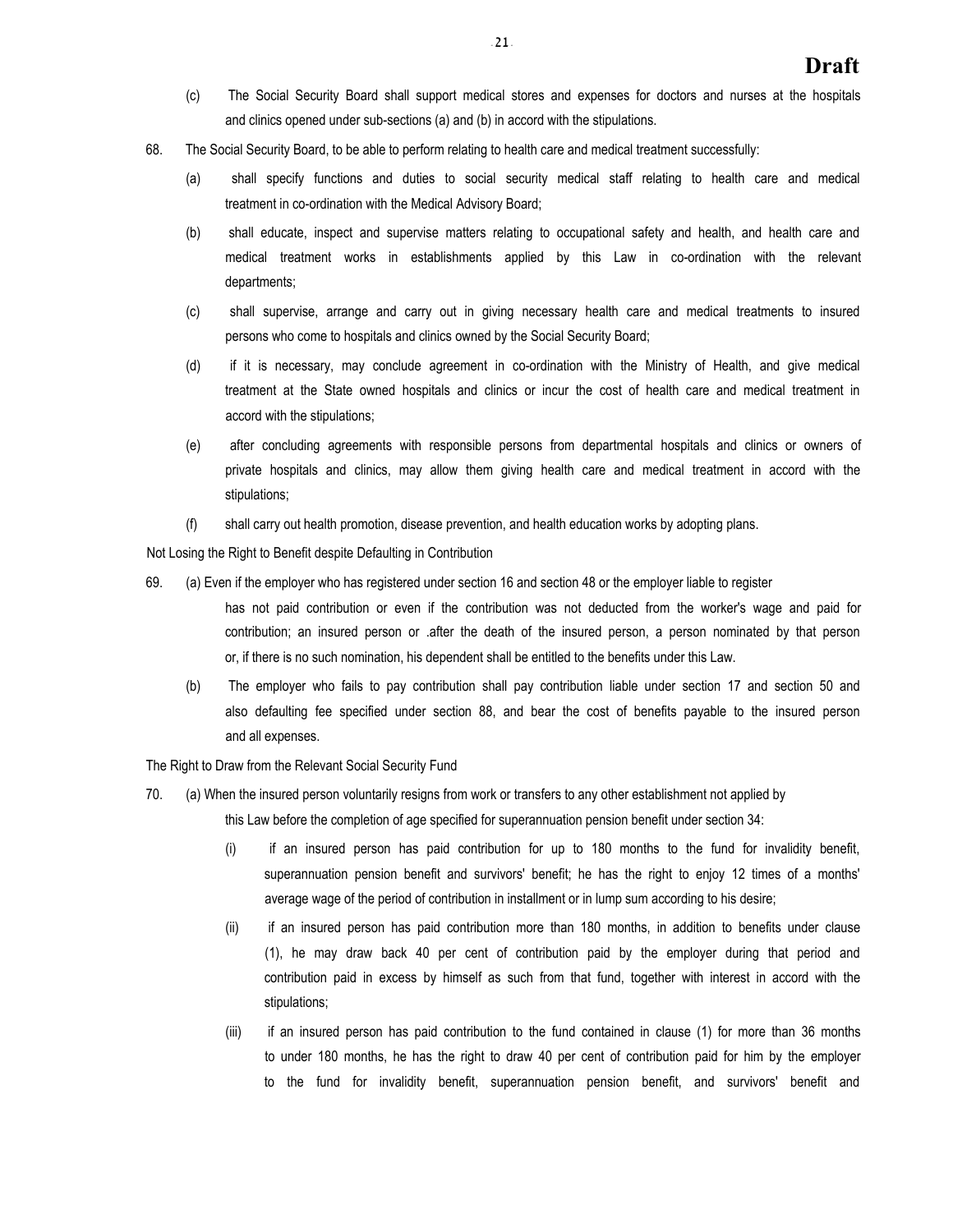contribution paid by him during such period together with interest from that fund in accord with the stipulations;

- (iv) the employer has the right to draw 25 per cent of contribution paid by him for insured person to the fund for invalidity benefit, superannuation benefit, and survivors' benefit for 36 months and above, together with interest from that fund in accord with the stipulations;
- (b) In the case of permanent total disability or death of an insured person resulting from employment injury:
	- (i) The insured person or a person nominated before his death or if there is no such nomination, his dependent has the right to draw the contribution paid by the insured person to the fund for invalidity, superannuation pension benefit, and survivors' benefit for 36 months and above, and 40 per cent of contribution paid by the employer, together with interest, in accord with the stipulations;
	- (ii) the employer has the right to draw 25 per cent of contribution paid for 36 months and above to the fund under clause (1) for insured person, together with interest in accord with the stipulations;
- (c) If the voluntary resignation or transfer to any other establishment which is not applied by this Law or taking superannuation pension or becoming invalidity, permanent total disability owing to employment injury, or death resulting from any cause of an insured person occurs:
	- (i) the insured person or after the death of the insured person, a person nominated by that person or, if there is no such nomination, his dependent has the right to draw contribution paid by the insured person to the unemployment benefit fund for 36 months and above, together with interest in accord with the stipulations;
	- (ii) the employer has the right to draw contribution paid for that insured person to the fund for unemployment benefit for 36 months and above, together with interest in accord with the stipulations.
- (d) If any of the following situations arises before a person who has paid contribution to the fund for Social Security Housing Plan receives any benefit in respect of housing; the insured person or , if that insured person has died, a person nominated before his death or, if there is no such nomination, a person depending upon the insured person has the right to draw all contributions paid by that insured person to the fund for Social Security Housing Plan, together with interest in accord with the stipulations:
	- (i) retiring for superannuation pension;
	- (ii) being incapable to work;
	- (iii) being permanently and totally disabled owing to employment injury;
	- (iv) resigning from work, being dismissed from work or death.

#### Prohibitions Relating to Benefits

- 71. Any person shall not:
	- (a) attach warrant or transfer or accept benefits granted in conformity with this Law without permission of the Social Security Board;
	- (b) claim for social security and any employment injury benefit dishonestly.

## Survivors' Benefit

72. If an insured beneficiary dies, the remaining benefit which is due but not yet paid up to the day of his death shall be entitled to by enjoyed by the person nominated by the insured person or, if there is no such nomination, his dependent in accord with the stipulations.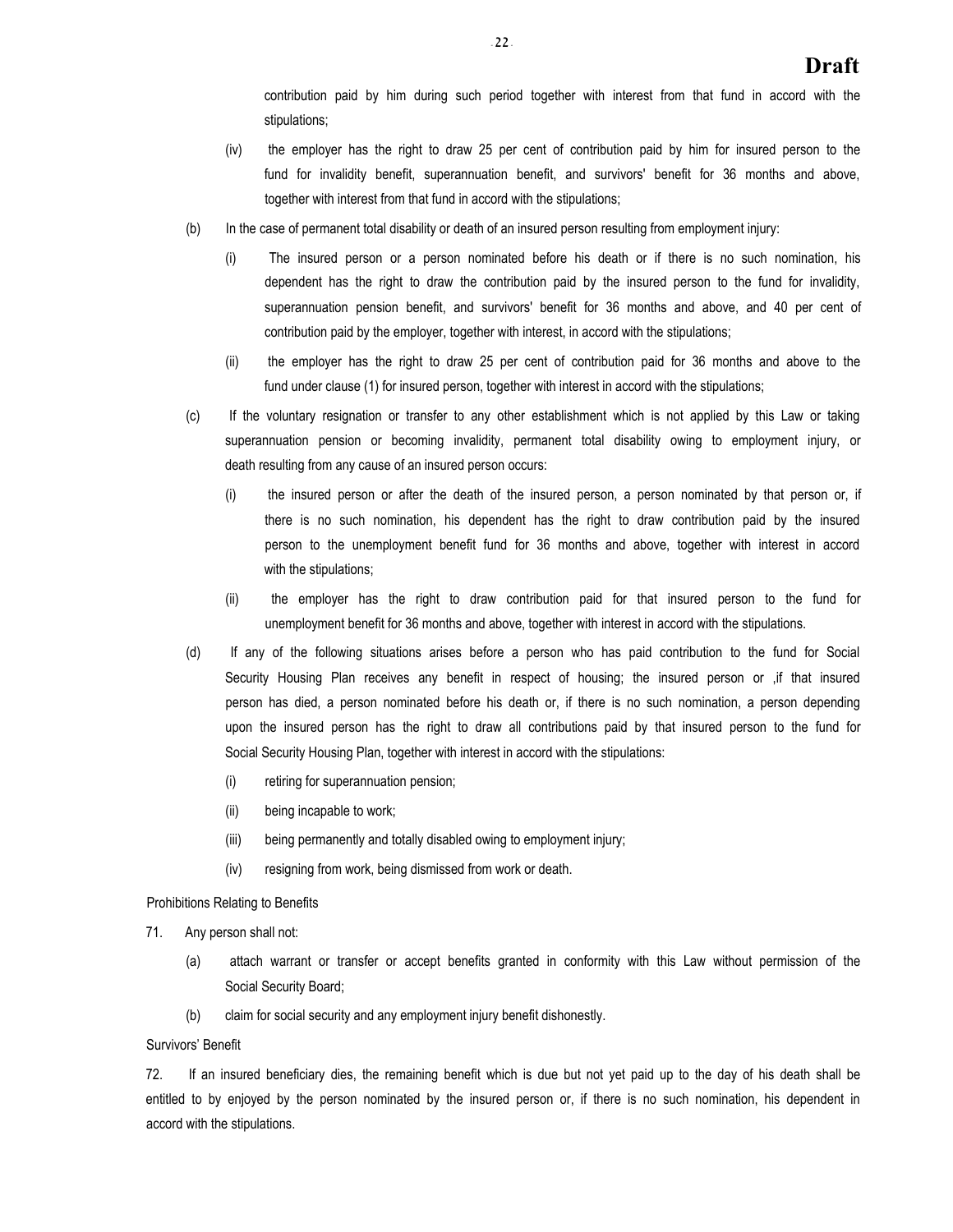Time Limit to Claim for Benefits

- 73. Relating to any benefit paid to the beneficiary from Social Security Fund and Employment Injury Benefit Fund:
	- (a) if the benefit is granted in installment or monthly, the person who has the right to claim shall claim, with documents attached, to the relevant township social security office within the following period commencing from the date of entitlement;
		- (i) for superannuation pension benefit, one year from the day of completion of the age, specified in accord with section 34 , of insured person;
		- (ii) for invalidity benefit, one year from the day of the issue of medical certificate;
		- (iii) for survivors' benefit of death, not owing to employment, one year from the day of death of the insured person;
		- (iv) for benefit of permanent disability due to employment, one year from the day of accident of the insured person, or from the day temporary disability benefit period terminated;
			- (v) for survivors' benefit of employment death, one year from the day of the death of the insured person.
	- (b) For the rest of benefits under this Law except benefits contained in sub-section (a), it shall be claimed within three months commencing from the date they should be claimed, with documents attached , to the relevant township social security office.
	- (c) Though the period specified under sub-sections (a) and (b) has been passed, the claim may be made with sufficient cause. However, it shall not have the right to claim if there is no sufficient cause.

Keeping and Submitting Records on Contribution and Benefit

74. The employer of each establishment applied by this Law shall keep record of contributions paid to the Social Security Fund and Employment Injury Benefit Fund for himself and his insured workers, keep the record of benefits received for each insured person, and open account for each insured person. Those records and accounts shall be submitted to the relevant township social security office in accord with the stipulations.

Keeping Work Records and Accounts

- 75. The employer of establishments applied by this Law:
	- (a) shall prepare and keep the following records and lists correctly and submit to the relevant township social security office in accord with the stipulations:
		- i) records and lists of workers' daily attendance;
		- ii) records of appointing new worker, employing worker by changing of work, suspension from work, dismissal from work and resignation from work;
		- iii) records of promotion and paying remuneration;
		- iv) records and lists of employers, managers, and administrators; and records of changes of them;
	- (b) shall inform the relevant township social security office if the following matters arise:
		- i) change in number of workers and address of establishment;
			- ii) change of employer, change of business, suspension from work, and termination of work;
		- iii) employment injury, employment death, and occupational diseases;
	- (c) shall produce work records and lists on requirement of inspection team or official assigned duty under this Law by the Social Security Head Office and various Regional Social Security Offices.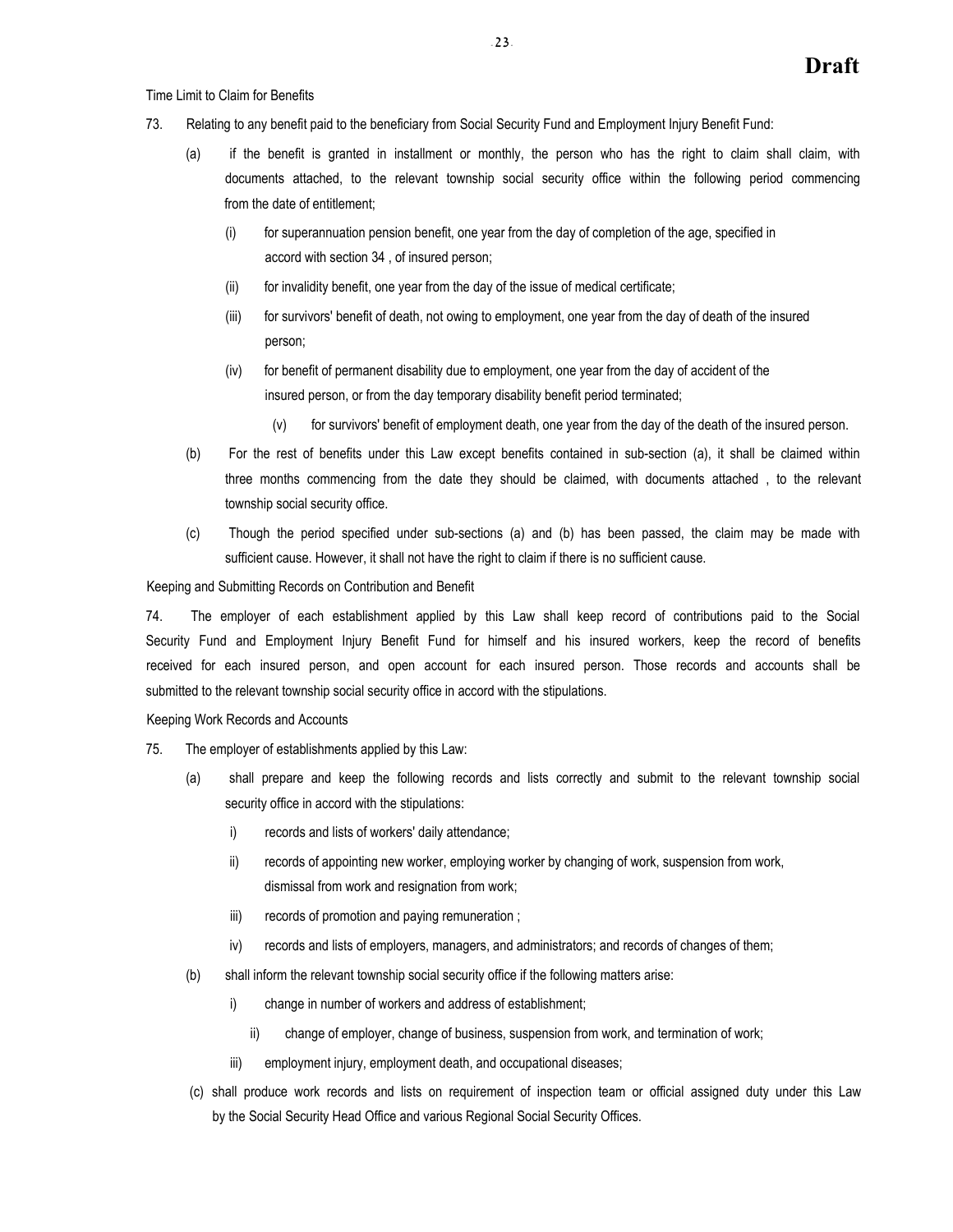Investigation

- 76. Relating to the social security and employment injury benefit:
	- (a) the Social Security Board may, to know and decide whether or not the employers keep work record and lists to be kept under this Law systematically, keep records of contribution paid to the social security fund and employment injury fund, contribute correctly, open accounts for each insured person, and the insured workers receive social security and employment injury benefits correctly, and whether or not the stipulated reports are submitted, require the relevant department to investigate or cause to investigate by a suitable person or body by forming it;
	- (b) if it is necessary, the Social Security Board or person assigned duty by that Board or the investigation team may summon and examine the relevant employers and workers and other necessary persons, and require them to submit evidence;
	- (c) the Social Security Board or the person assigned duty by that Board or the investigation team may, if it is necessary, enter into and investigate the establishment.

Prohibitions Relating to the Responsibilities of Employers

- 77. Any employer of establishments concerning with the social security and employment injury benefit:
	- (a) shall not maintain incorrectly, alter or delete records contained in section 74,and sub-section (a) of section 75;
	- (b) shall not report incorrectly to the relevant township social security office relating to the number of workers and contributions;
	- (c) shall not refuse when the inspection team or the official requires under this Law or in accord with duty assigned by the Social Security Board, to produce those records, reports, and other necessary documents;
	- (d) shall not fail to attend when he is summoned by the inspection team or the official under this Law or in accord with the assignment of the Social Security Board or various regional Social Security Office.

Recovery of Contributions and Defaulting Fees

78. (a) The official assigned duty by the Social Security Board shall, if it is failed to pay contributions under sections

17, 50 and 88 and defaulting fees or benefits liable and expenses which are due under sub-section (b) of section 69, recover them as if they were arrears of land revenue or as if a decree is executed in civil suit, by exercising necessary power in accord with the stipulations.

- (b) In managing recovery in accord with sub-section (a), the fund for social security and employment injury benefit shall have priority over other debts resulting from Insolvency Act or liquidation of a company under the Myanmar Companies Act, a partnership under the Partnership Act or under any other existing law.
- (c) The person who fails to pay money collected in accord with sub-section (a) shall not obliterate or transfer his moveable and immovable property during such recovery period by any means without permission of the Social Security Board or the official assigned duty by that Board.

Chapter (8)

Establishing and Maintaining the Social Security Fund and Employment Injury Benefit Fund

79. (a) The Social Security Board shall establish and maintain the Social Security Fund and Employment Injury Benefit Fund to implement the objectives contained in this Law.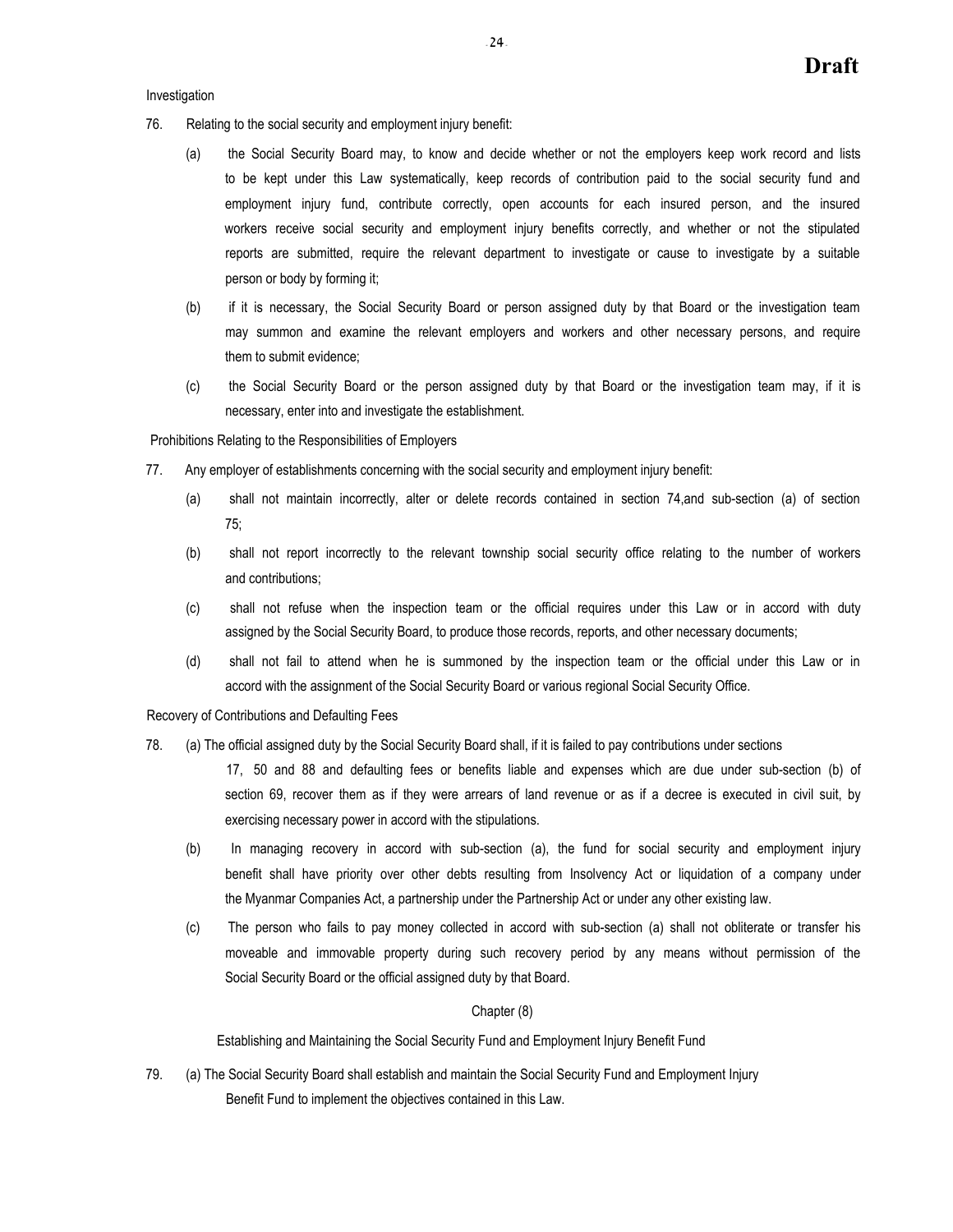- (b) The Social Security Board shall stand on its Social Security Fund and Employment Injury Benefit Fund.
- (c) The Social Security Fund shall be established by contributions of employers and workers, and contribution and subsidy from the Union Consolidated Fund granted by the Union Government.
- (d) The employment Injury Benefit Fund shall be established by contributions of employers and subsidy from the Union Consolidated Fund.
- (e) The established Social Security Fund and Employment Injury Benefit Fund shall be deposited, by opening bank account, with any State Bank, or any other bank directed by the Social Security Board in accord with the stipulations.
- (f) The Social Security Fund and Employment Injury Benefit Fund include the followings, in addition to the contribution and the subsidy contained in sub-sections (c) and (d):
	- (i) saving from fund, depositing and interests from loans;
	- (ii) defaulting fees imposed under this Law;
	- (iii) increased money from investments;
	- (iv) money donated by well wishers from local and abroad.
- 80. The following two main funds shall include in the account of the Social Security Board:
	- (a) The Social Security Fund:
		- (i) health and social care fund;
		- (ii) family assistance fund;
		- (iii) invalidity benefit, superannuation pension benefit and survivors' benefit fund;
		- (iv) unemployment benefit fund;
		- (v) Social Security Housing Plan Fund;
			- (vi) other social security fund stipulated under clauses (5)and (6) of sub-section(a) of section 15.
	- (b) The Employment Injury Benefit Fund.

81. The Social Security Board may, if it is necessary for the interest of insured persons, allow to transfer the head of the fund and use the fund for which bank account is opened and maintained under section 80 .

82. (a) The Social Security Board has the right, in conformity with the stipulated accounts procedures:

- (i) to use its fund only for the social security system, employment injury insurance system and administrative matters contained in this Law;
- (ii) if the foreign currency is received, to keep it in separate bank account and use only for the social security system, employment injury insurance system and administrative matters contained in this Law.
- (b) As the Social Security Fund and the Employment Injury Benefit Fund are the savings of contribution of insured persons for the social security and employment injury benefit, it shall not be transferred and deposited as credit to the Union Consolidated Fund.

83. The Social Security Board shall, in order to maintain and audit the Social Security Fund and Employment Injury Benefit Fund methodically, draw up the accounting procedures in co-ordination with the Office of the Union Auditor-General, and maintain the accounts in conformity with such procedures.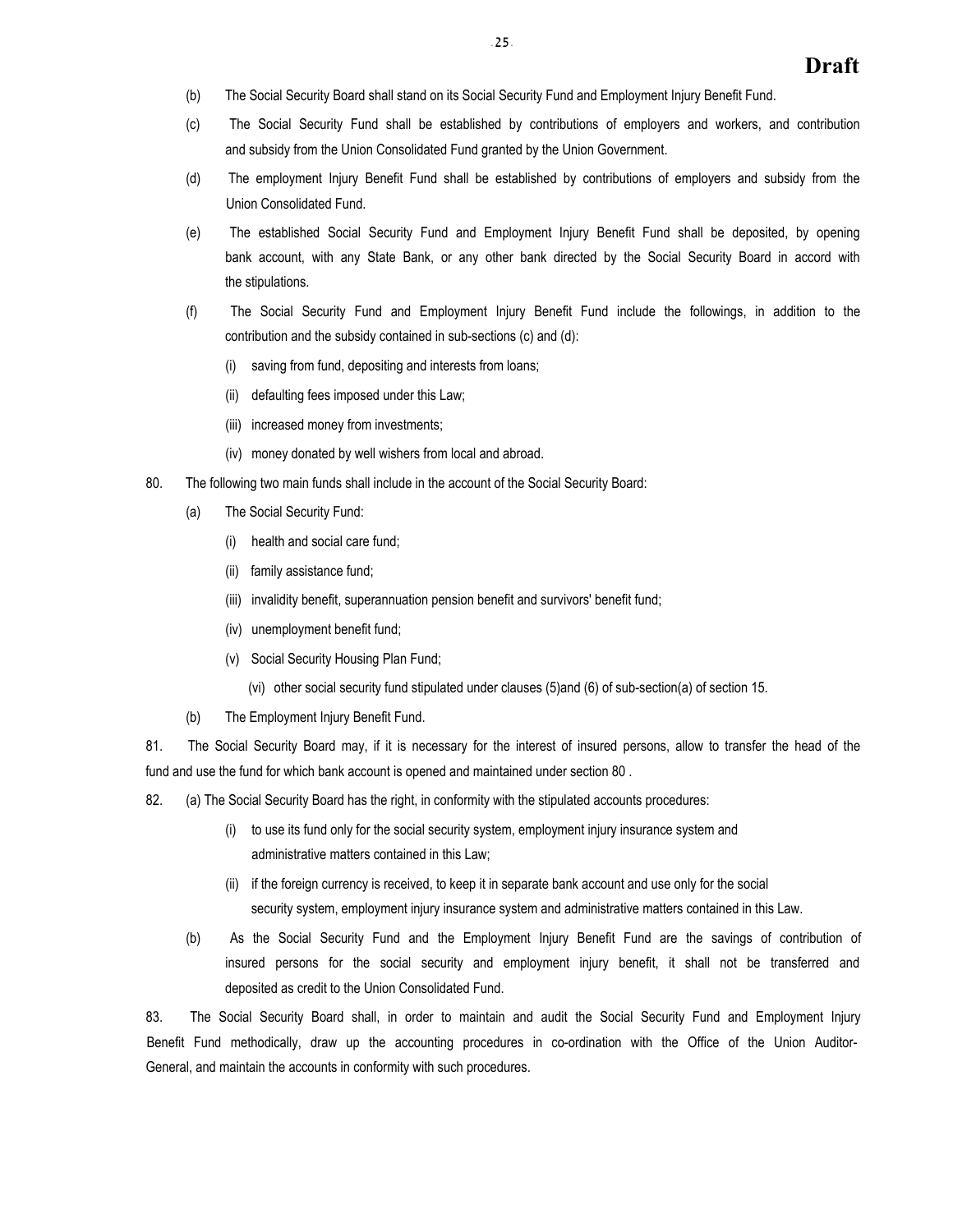84. The Social Security Board may, in order to increase the Social Security Fund and Employment Injury Benefit Fund established under section 79 and section 80, carry out the following works which are in conformity with the existing law and which may be profitable with the fund which are not yet necessary to be used for the time being:

- (a) depositing, saving, purchasing saving certificates and securities at any State Bank or other bank;
- (b) carrying out and investing in any investment business;
- (c) issuing loans to contributors by prescribing the interest rate under appropriate terms and conditions;
- (d) investing by establishing Social Security Housing by adopting plans;
- (e) hiring movable property and immovable property owned by the Social Security Board, selling any of those property which are not necessary to be used in accord with the stipulations or transferring by any other means;
- (f) carrying out any other business for the interest of the Social Security Board.

85. The Social Security Board shall, relating to the Social Security Fund and the Employment Injury Benefit Fund, prepare the budget mentioning estimate incomes and expenditures for the coming financial year and submit to the Union Government through the Ministry of Labour.

### Chapter IX

#### Providing Contribution and Subsidy from the Union Consolidated Fund

86. Before the Social Security Board may carry out the matters contained in sub-section (c) of section 8, the Ministry of Labour shall allow to incur the salaries, allowances, pensions and other benefits, in accord with relevant laws, rules, regulations, by-laws, orders and directives concerning the Government servant, of the service personnel who are appointed and assigned duty at the Social Security offices, hospitals and clinics in conformity with the organizational setup of the service personnel, in co-ordination with the Social Security Board and with the approval of the Union Government, from the Union Consolidated Fund.

87. (a) The Social Security Board shall stand on the Social Security Fund and Employment Injury Benefit Fund and,

if it is not sufficient to give benefits from that fund, may submit and request, together with explanation, to the Union Government through the Ministry of Labour, for contribution, subsidy or loan from the Union Consolidated Fund.

- (b) The Union Government may, after scrutinizing the request made under sub-section (a), contribute, subsidize, or issue loan of the appropriate amount from the Union Consolidated Fund under appropriate terms and conditions.
- (c) The Ministry of Labour shall, relating to the money, contributions, subsidies incurred from the Union Consolidate Fund, submit an annual budget estimate to the Union Government for approval and cause the Social Security Board to manage it.
- (d) The Social Security Board shall, relating to the money, contributions, subsidies incurred from the Union Consolidated Fund; conduct regular audit and accept the audit of the Office of the Union Auditor-General. Moreover, an annual audit report shall be submitted to the Union Government through the Ministry of Labour.
- (e) The Union Government may, relating to the land plots for Social Security Housing Project which shall be implemented under clause (1) of sub-section (e) of section 13 and sub-section (d) of section 84; grant the use of suitable land plots, upon the request of the Social Security Board, out of the lands managed by the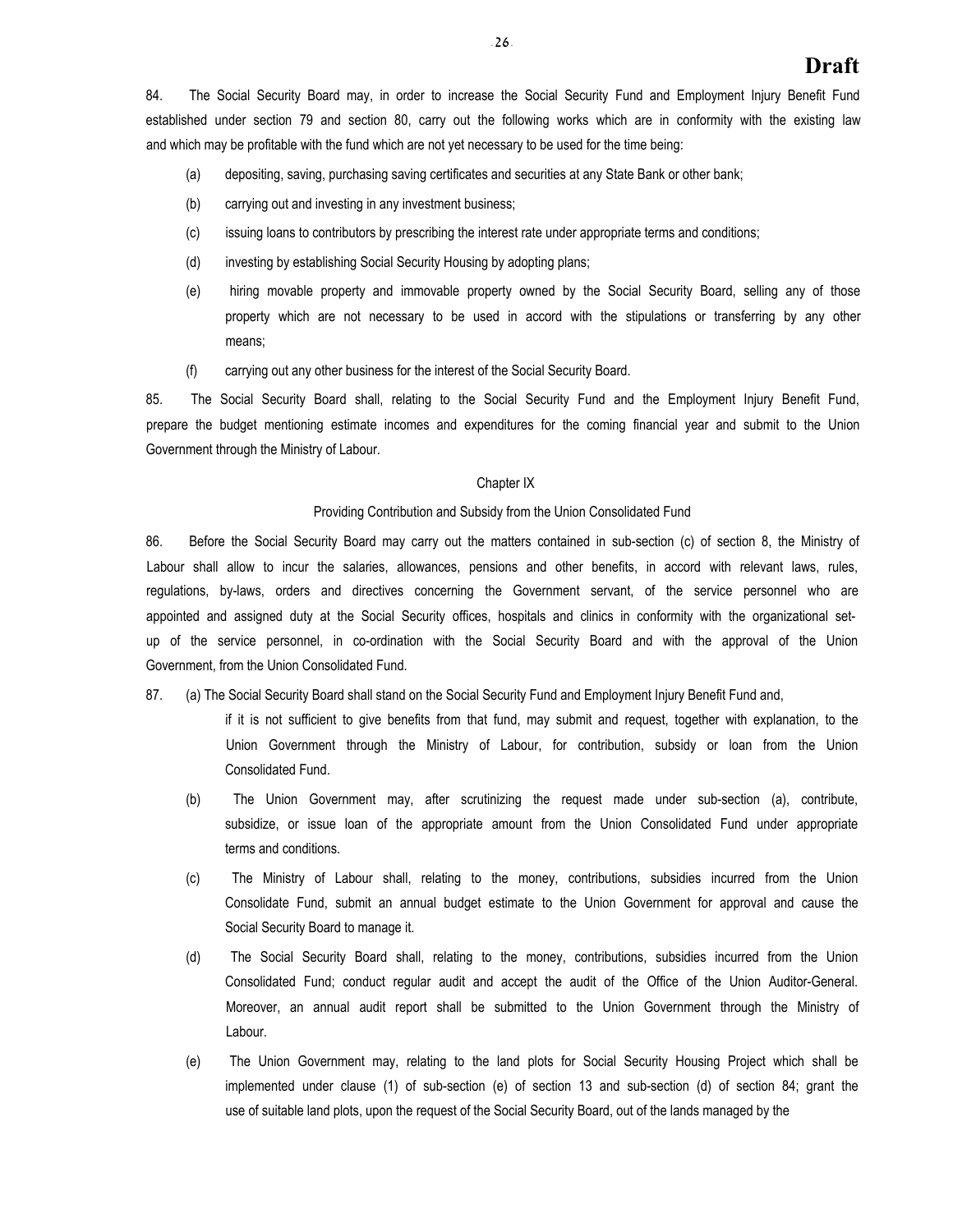Government, by stipulating terms and conditions. Moreover, the Union Government may subsidize for the Social Security Housing from the Union Consolidated Fund as may be necessary.

#### Chapter X

#### Taking Administrative Action, Adjudication of Disputes and Appeal

Defaulting Fee for Failing to Pay Contribution

88. (a) The employer ,who is responsible to pay contribution under this Law, shall:

(i) if he fails to pay contribution to the relevant Social Security Fund and Employment Injury Benefit Fund, pay 10 percent of the contribution, in addition to the contribution defaulted, in accord with the stipulations. Moreover, if he continues failing to pay contribution, such defaulting fee for each month of contribution defaulted shall be paid in addition.

- (ii) if reduced statement of insured workers' wages is made and reduced contribution is made in paying contribution to the relevant Social Security Fund and Employment Injury Benefit Fund or if the contribution is made by concealing the number of workers or if he fails to pay contribution deducted from the workers' wages; such reduced amount of contribution for the month defaulted and deducted contribution, and 10 percent of the reduced amount of contribution shall be paid as the defaulting fee to the relevant fund in accord with the stipulations. If the default to pay contribution continues as such, the mentioned defaulting fee for each month of contribution defatulted shall be paid in addition.
- (b) The relevant township social security office shall calculate the amount of contribution and defaulting fee to be paid under sub-section (a) and inform the relevant employer to contribute within the stipulated time. Moreover, the contribution paid shall be credited to the relevant fund.

#### Settlement of Disputes

### 89. (a) It may be submitted to the relevant township social security office to settle disputes arising out of any of

the following matters:

- (i) matter whether or not any establishment is applied by this Law;
- (ii) matter whether or not the employer and the worker are applied by this Law;
- (iii) matter relating the liability for contribution and amount of contribution, amount of defaulting fee under this Law;
- (iv) matter whether or not it is entitled to benefits;
- (v) matter whether or not the benefit is received in full, the amount of benefit or means of awarding such benefit;
- (vi) matter submitted by the insured person relating to the injury due to violation of prohibition contained in sub-section (a) of section 66 by the employer.
- (b) The officer-in-charge of the township social security office shall initially negotiate and settle on mutual consent, the disputes relating to social security and any employment accident among the disputes contained in sub-section (a) and dispute relating to injury caused by violation of prohibition contained in sub-section (a) of section 66 by the employer.
- (c) The officer-in-charge of the township social security office shall submit the records of enquiry together with remarks, on the matter which cannot be settled although it is negotiated on mutual consent under subsection (a) or any dispute contained in sub-section (a), after making enquiry in accord with the stipulations, to the Region or State Social Security Office so as to enable to pass decision.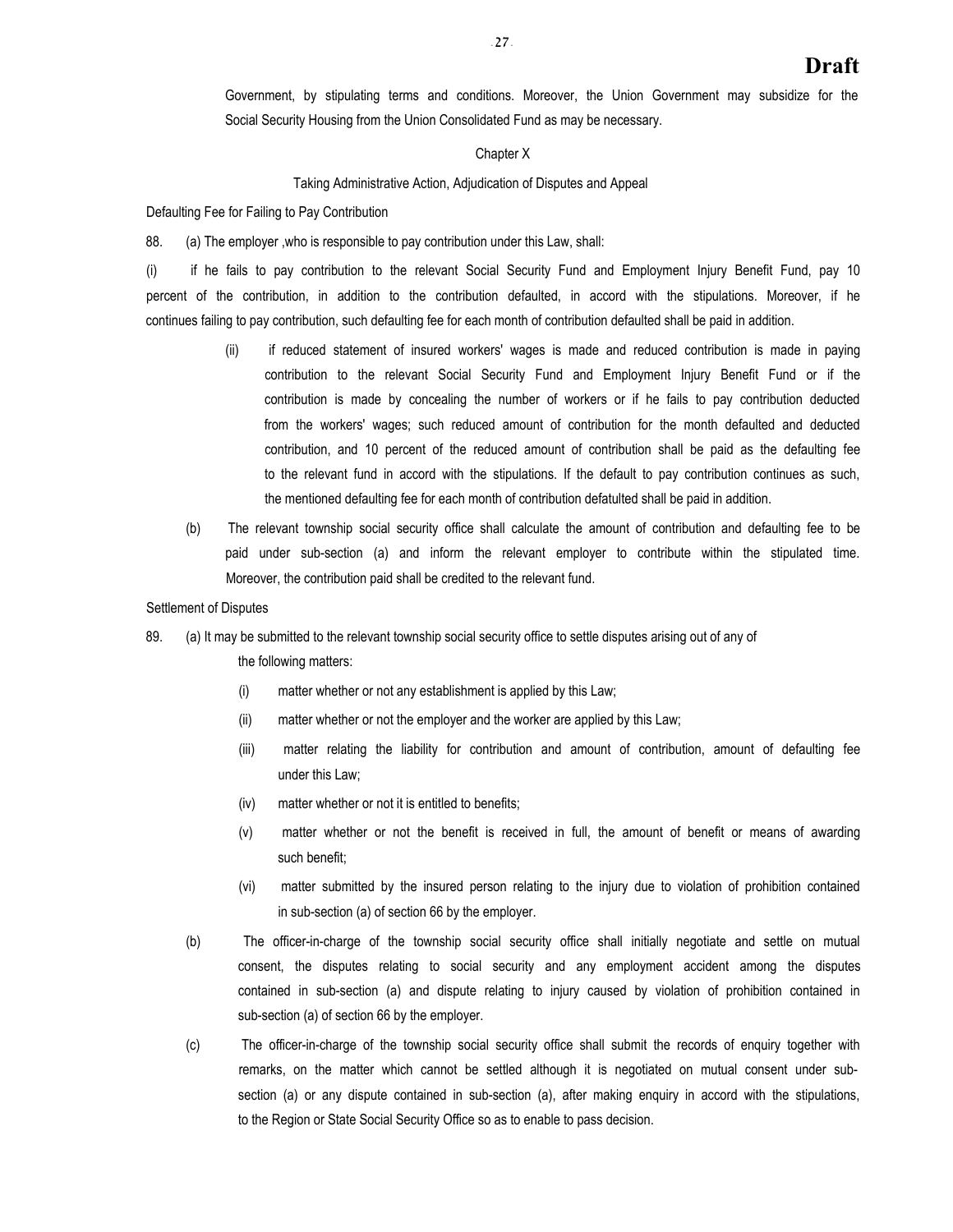- (d) Relating to the disputes contained in sub-section (a), civil suit shall not be instituted before any court. However, relating to the disputes whether or not the remaining dependents are legal heirs and whether or not they have legal right to inherit shall be as decided by the relevant court.
- 90. The Region or State Social Security Office:
	- (a) after scrutinizing the report submitted under sub-section (c) of section 89, may conduct or cause to conduct further enquiries as may be necessary;
	- (b) after carrying out according to sub-section (a), and after allowing the persons in dispute to defend and after hearings the both parties, a decision may be made as appropriate.

Forming the Social Security Appellate Tribunal and Appeal

- 91. (a) The Social Security Board shall form the Social Security Appellate Tribunal comprising suitable persons in order to hear the appeal against the decision of the Region or State Social Security Office.
	- (b) The person who dissatisfies with the decision of the Region or State Social Security Office made under sub-section (b) of section 90 may appeal in accord with the stipulations to the Social Security Appellate Tribunal within 60 days from the day such decision was made.
	- (c) The Social Security Appellate Tribunal may, after hearing the appeal made under sub-section (b), approve or set-aside the decision of the Region or State Social Security Office or may require to make further enquiry as may be necessary and re-submit it, and make the decision.

Prosecuting for Wilfully Failing to Pay Contribution and Defaulting Fee

92. The relevant township social security office may, when it is found out that the employer is wilfully failing to pay contributions and defaulting fees, and if any of the following facts arises, prosecute such employer defaulted at the relevant court:

- (a) failing to pay contributions and defaulting fees within 30 days from the last date stipulated by the township social security office to make such payment due to failure of the employer to pay the contributions and defaulting fees;
- (b) expiration of appealable time limit by the employer under sub- section (b) of section 91;
- (c) failing to pay the contributions and defaulting fees by the employer although the Social Security Appellate Tribunal, after hearing the appeal of the employer made under sub-section (b) of section 91, has decided that the employer shall pay the contributions and defaulting fees.

#### Chapter XI

#### Offences and Penalties

93. Any employer who is prosecuted under section 92 shall, on conviction that he has willfully failed to pay contributions and defaulting fees, be punished with imprisonment for a term not exceeding one year, or with fine, or with both.

94. (a) Any employer who fails to comply with any responsibility to register and effect insurance contained in sub-

section (a) of section 16 and sub-section (a) of section 48 shall , on conviction, be punished with imprisonment for a term not exceeding one year or with fine or with both.

(b) Any employer who violates any prohibition contained in sub-section (b) of section 53, section 77 and subsection (c) of section 78 shall, on conviction, be punished with imprisonment for a term not exceeding six months or with fine or with both.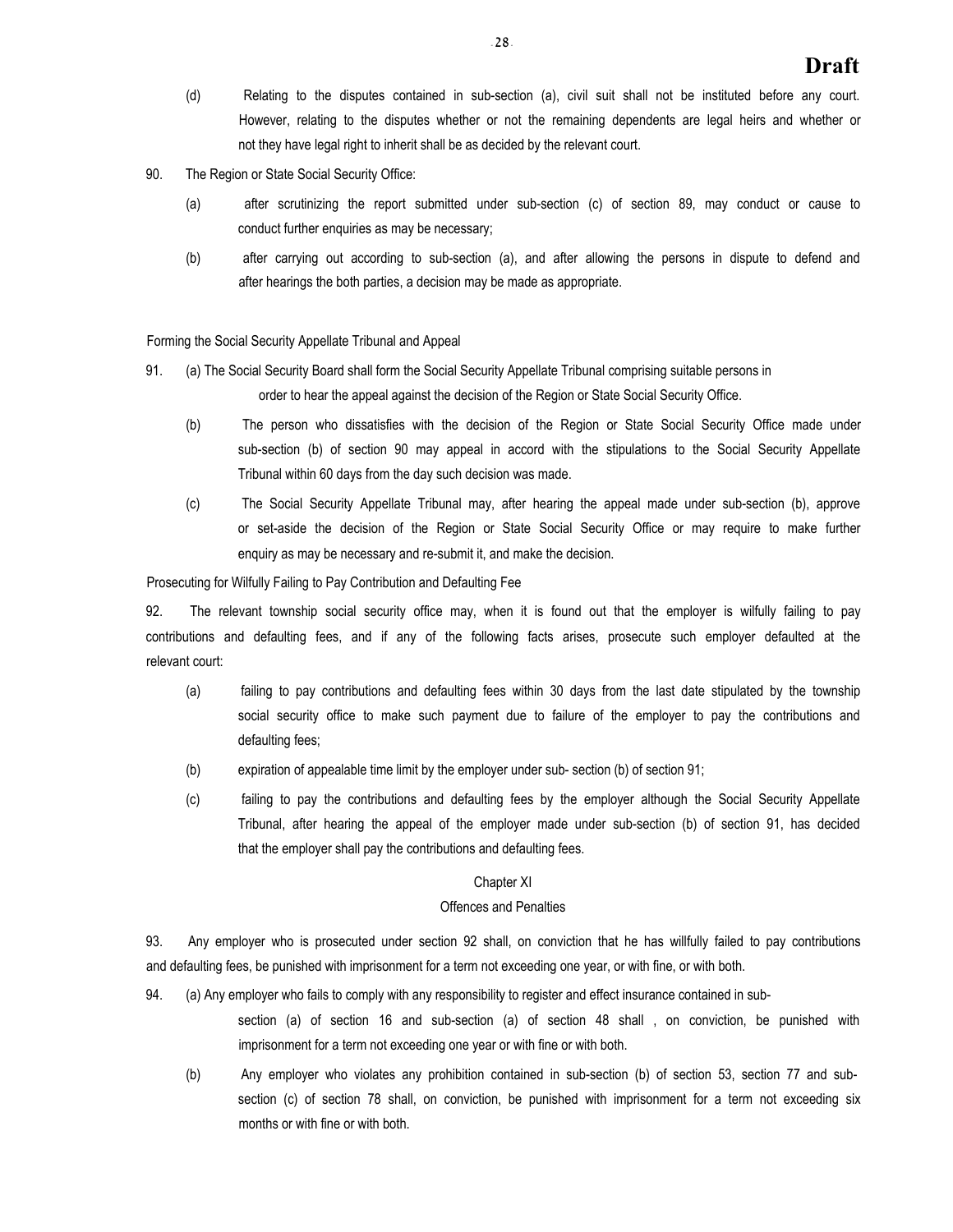- (c) Any person who violates any prohibition contained in section 71 shall, on conviction, be punished with imprisonment for a term not exceeding six months or with fine or with both.
- (d) Any employer who fails to comply with and carry out any responsibility contained in sub-section (a) of section 54, section 74 and section 75shall , on conviction, be punished with imprisonment for a term not exceeding three months or with fine or with both.
- (e) Any person who violates any prohibition contained in the rules, regulations, by-laws and orders issued under this Law shall , on conviction, be punished with imprisonment for a term not exceeding three months or with fine or with both.

#### Chapter XII

## Miscellaneous Provisions

- 95. (a) The relevant township social security office shall prosecute the offences under section 93 and section 94, only if it obtains the prior sanction of the Social Security Board.
	- (b) When the person prosecuted under sub-section (a) has credited all the due contributions and defaulting fees to the relevant fund after being prosecuted and before the final order has been passed, the relevant social security office shall, after obtaining the permission of the Social Security Board, apply to the relevant court to withdraw that case.

96. No criminal or civil proceeding shall lies against any person or organization that discharges functions and duties assigned under this Law in good faith.

97. The member of the Social Security Board, member of the Executive Committee, member of the Appellate Tribunal, member of the Medical Advisory Board, and any other member or person assigned duties under this Law, who are not Government servant, shall be deemed as Government servant while discharging duties assigned under this Law,.

98. Relating to the payment of contributions and defaulting fees made under this Law to the Social Security Fund and the Employment Injury Benefit Fund, or benefits provided under this Law; it shall be exempted from stamp duty and income tax.

99. The President of the Union may, for the interest of the State, by notification, exempt the areas in which immediate implementation of work plan to be implemented is not yet necessary or any establishment applied by this Law or any category of employer or worker from all or any part of the provisions contained in this Law.

100. The Ministry of Labour may, by notification, carry out amending the stipulated rates of contributions and benefits relating to the Social Security Fund and the Employment Injury Benefit Fund and implementing insurance systems in phases, based on the economic development of the State, financial sufficiency and economic development of establishments or changing social needs or situations of development according to regions and zones, in co-ordination with the Social Security Board and with the approval of the Union Government.

101. (a) The employers and workers who have paid contribution to the insurance system stipulated by the Social

Security Act,1954 shall continue paying the contribution in accord with the stipulations to the Social Security Fund and the Employment Injury Benefit Fund established in conformity with this Law.

- (b) Relating to all benefits claimable after this Law comes into force, the benefits allowed under this Law shall be enjoyed in accord with stipulations only if the contribution period stipulated under this Law is fulfilled.
- (c) The General Insurance benefits payable under the Social Security Act,1954 shall be borne from the Health and Social Care Fund contained in this Law.